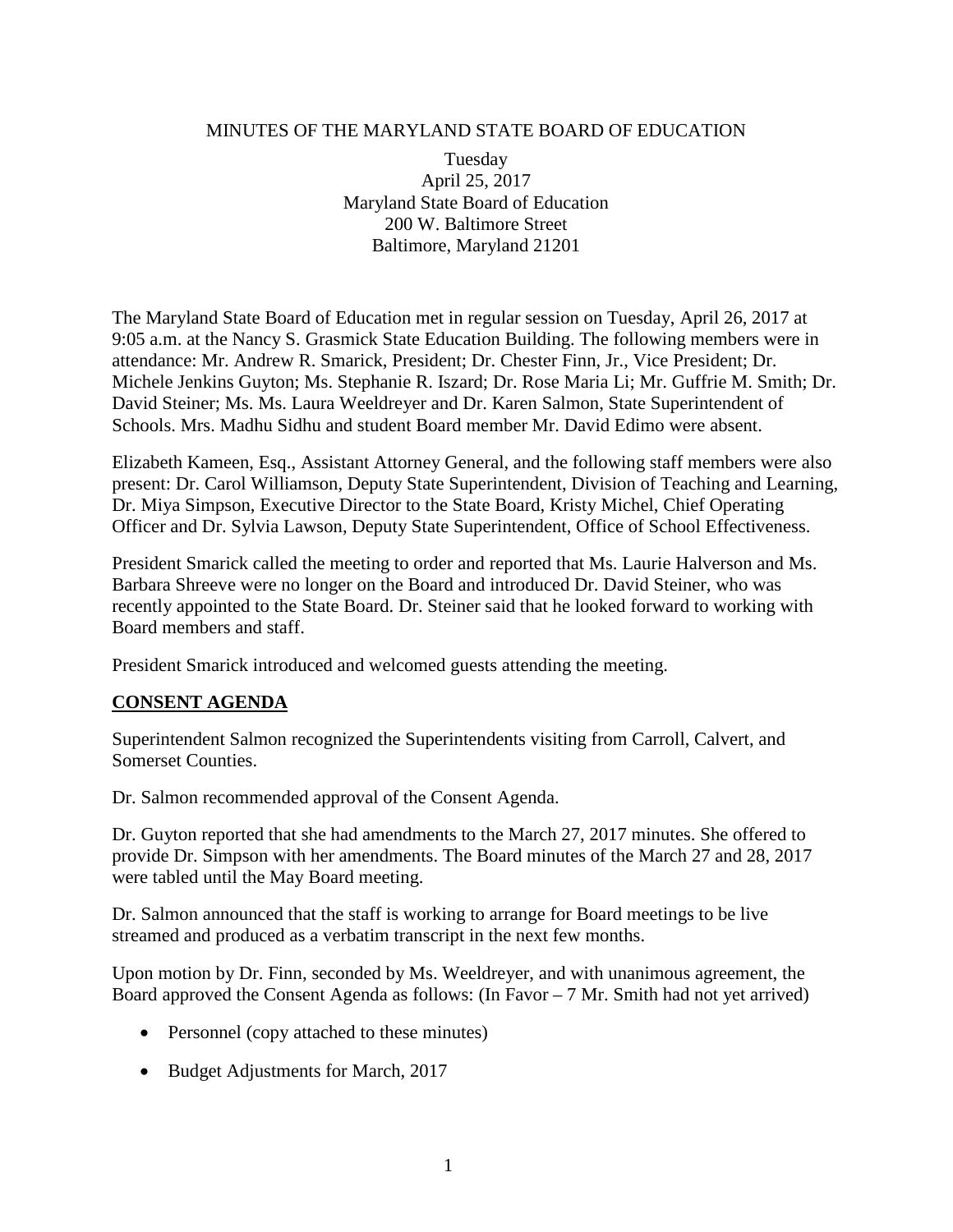#### **ORAL ARGUMENTS**

Ms. Kameen explained the procedures by which the Board hears oral arguments and introduced the following persons:

Ira Cooke, Esq. Representing Karen Harshman, Appellant

v.

Lew Stellman, Esq. Washington County Board of Education

# **ESSA ACCOUNTABILITY PLAN**

Superintendent Salmon introduced Mary Gable, Assistant State Superintendent, Division of Academic Policy and Student, Family and School Support, to provide an update on the work of the ESSA Internal Committee and its subcommittees, specifically related to the topics of Accountability, Support for Excellent Educators, and Support and Improvement for Schools. She complimented Ms. Gable and her colleagues for their work noting that Maryland is far in advance of what is occurring around the country. Dr. Salmon noted that each framework is reflects the 65% and 35% required by HB 978 – Accountability – Consolidated State Plan and Support and Improvement Plan (Protect Our Schools Act of 2017), enacted by the General Assembly. She also provided the Board with examples of U.S. Department of Education (USDE) School Climate Surveys. The Superintendent introduced Dr. Dara Shaw, MSDE's newly appointed Director of Research, noting her incredible credentials and that, "She is providing a wealth of information and developing a plan for the Research Department."

Dr. Shaw reported on a proposed student growth framework using a Student Growth Percentile (SGP) approach which provides how much growth a student makes, compared to students with similar prior test scores.

In response to a comment by Mr. Smarick about SGP as a relative measure, Dr. Shaw agreed and provided charts which depict how the SGP would be interpreted.

Ms. Weeldreyer said, "We want data to be usable and actionable for schools. From a principal or teacher's point of view, what do I do with SGP? What does it lead me to change in my classroom or in my school on a daily, weekly, monthly basis?" She also shared that she has not seen great examples of states or districts figuring that out. Dr. Shaw explained that each student would receive a report showing their SGP as compared to all other students in their grade and acknowledged the departments' awareness of their responsibility to effectively communicate what the report and scores mean, how it was calculated and what to do about it.

In response to a question from Dr. Guyton about SGP and "whether there are other ways to look at this data to show that a student has actually regressed in some form?" Dr. Shaw responded yes and noted that this would be discussed further and examples provided as they move through the presentation.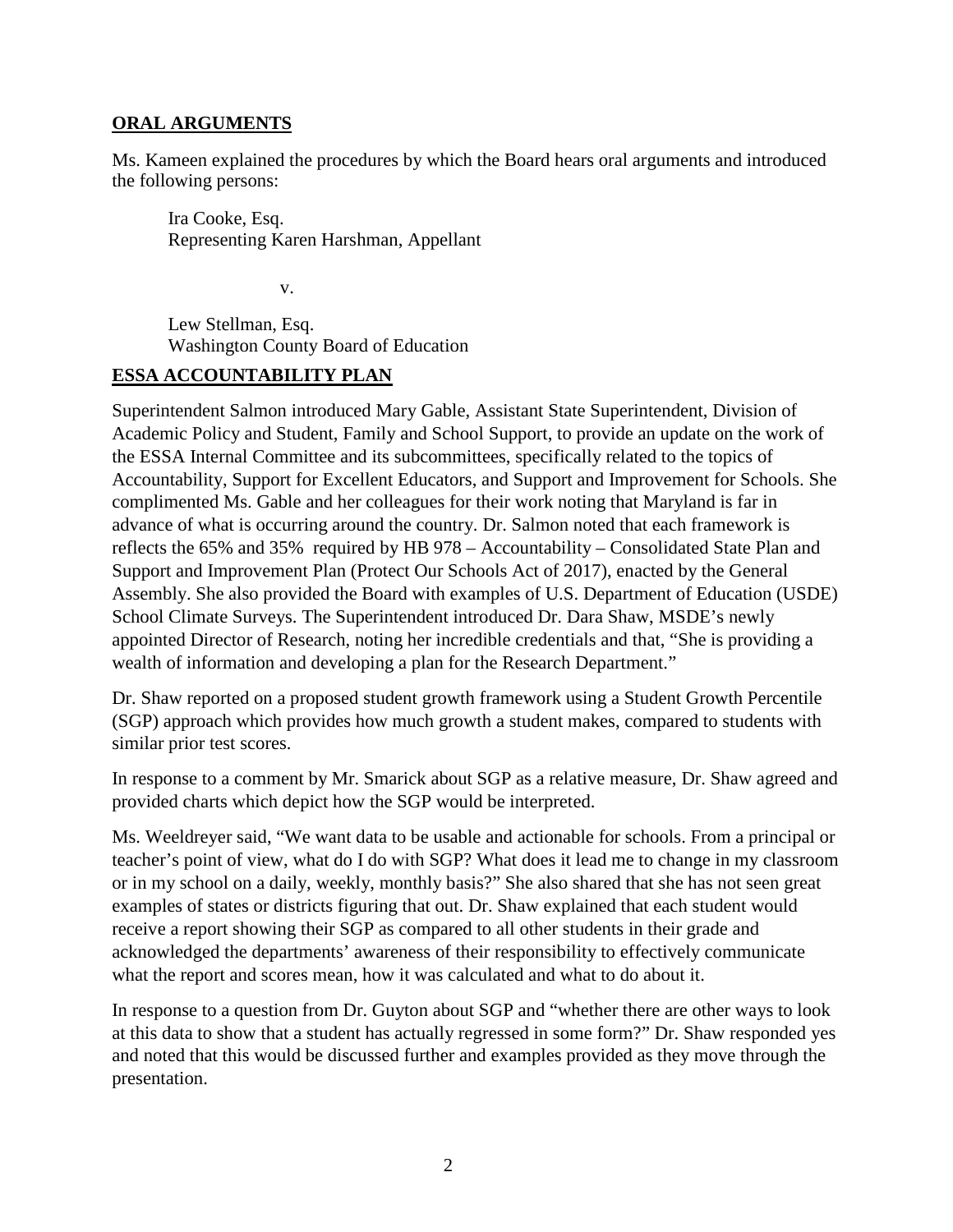President Smarick urged Board members to "keep in the back of our minds that we do have these hard targets on 65 and 35, but to the extent we have the ability to mess around with what's on here so let's keep talking about this because these points are well taken – do we need to increase growth vis-à-vis achievement? Or can we lower some of these percentages or jettison them entirely?"

Dr. Shaw reported on a second proposed student growth framework using a Level Gain method and provided charts showing how SGP and Level Gain would compare for various students. She also provided a chart showing how student SGPs and Level Gain scores would affect school ratings.

Board members weighed in on the two approaches. Dr. Salmon said that after the Board looks at the models, it would be helpful to see what the dashboard would look like.

Dr. Shaw then discussed the definitions of measures for each of the following indicators:

- Elementary Academic Achievement, Academic Progress, English Language Proficiency and School Quality/Student Success
- Middle Academic Achievement, Academic Progress, English Language Proficiency and School Quality/Student Success
- High Academic Achievement, Graduation Rate, English Language Proficiency, College and Career Readiness and School Quality/Student Success

Dr. Steiner offered to provide the Board with some powerful models that weight proficiencies. There was some discussion about the use of the Kindergarten Readiness Assessment (KRA) and the grade three PARCC results for SGP calculations.

President Smarick noted that there is no universal use of the KRA in Maryland. Dr. Shaw said that staff is investigating this issue. Dr. Salmon said that she would investigate if we can get school level data based on schools that did the sampling of the KRA. She said, "I think growth for K-3 is very important."

Dr. Shaw said that the indicator of 5% access to or credit for completion of a well-rounded curriculum that is indicative of on-track progress at key transition points within elementary and secondary education (Art, Music, Physical Education, Social Studies, Science) for elementary and middle school is being developed by an Advisory Group and will be proposed to the State Board.

In response to a question by Dr. Finn about schools that have small numbers of English Language Learners and how that would affect the schools rating, Dr. Steiner said that he believes that USDE might be more flexible on this issue.

Dr. Shaw said, "We have an alternative but we are not quite ready to present it."

Regarding the high school College and Career Readiness indicator, Dr. Shaw said that staff can access post-secondary enrollment data. There was some discussion about students who enter the workforce immediately following graduation as well as programs that offer special education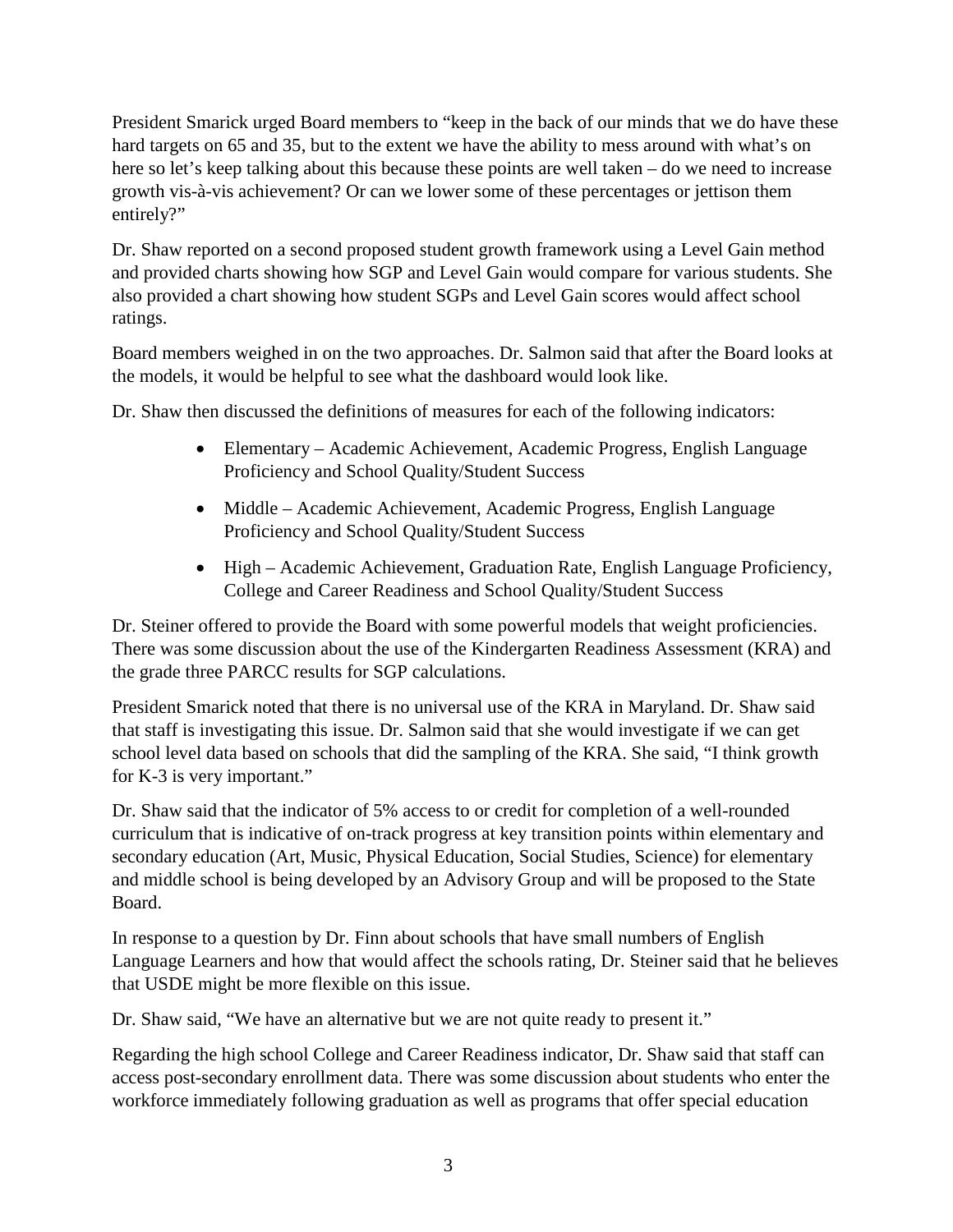student's internships following graduation and whether or not they are counted as college and career ready. Ms. Gable also noted that there are programs at community colleges that may not be credit bearing but are significant in preparing a student for a career. She said, "We should look into including those."

In response to a suggestion by Dr. Li to include student grade point averages (GPAs), Dr. Shaw said, "It is possible. We would have to take a look at the data and do a correlation with outcomes. We can look into this."

Chandra Haislip, Director of Accountability and Data Systems**,** noted that there is no statewide GPA rating system, which would make this difficult to introduce.

Dr. Shaw reported that staff is working on the School Quality/Student Success measures.

Ms. Weeldreyer expressed concern over these measures saying that these are not meaningful accountability measures.

Dr. Shaw said, "We are not entirely sure that teacher evaluation will create meaningful ways of differentiating between schools. We are looking for a more objective measure."

Dr. Salmon said, "We can go back and look at alternatives and come back with some options."

Dr. Shaw discussed the calculation of measures for elementary, middle and high schools and presented graphs depicting examples of measures, weights, student results and percentile of results for several schools.

In response to several questions raised about the language in the state law regarding academic indicators, achievement, access, and completion and the interpretation of "or", Ms. Kameen agreed to review the law and provide clarification.

Dr. Shaw explained that Maryland is required to report disaggregated data.

Dr. Salmon thanked the Board members for their direction and the team members for their presentation.

# **EXECUTIVE SESSION**

Pursuant to §3-305(b)(1) of the General Provisions Article, *Annotated Code of Maryland*, and upon motion by Ms. Weeldreyer, and seconded by Ms. Iszard, and with unanimous agreement, the Maryland State Board of Education met in closed session on Tuesday, April 25, 2017, in Conference Room 1, 8<sup>th</sup> floor of the Nancy S. Grasmick State Education Building. All Board members were present except Mrs. Sidhu and Mr. Edimo. In attendance were Dr. Karen Salmon, State Superintendent of Schools; Dr. Sylvia Lawson, Deputy State Superintendent, Office of School Effectiveness; Dr. Carol Williamson, Deputy State Superintendent, Office of Teaching and Learning; Kristy Michel, Deputy State Superintendent, Office of Finance and Administration; Dr. Miya Simpson, Executive Director to the Office of the State Board; and Assistant Attorneys General Elizabeth M. Kameen, Jackie LaFiandra and Derek Simmonsen. The Executive Session commenced at  $12:40$  p.m. (In favor – 8)

At that time, the State Board approved two Opinions and two Orders for publication.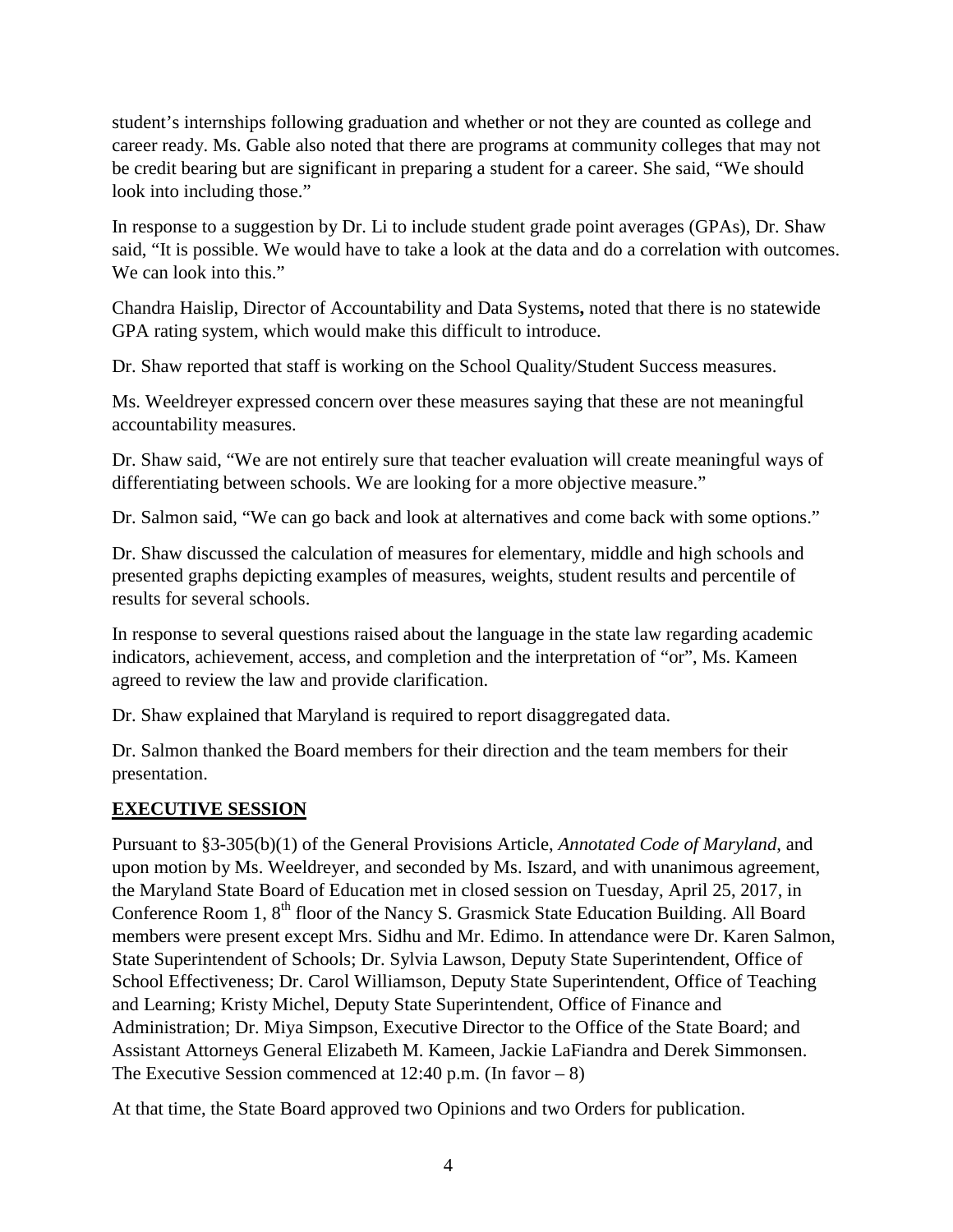- *Keith Goines v. Prince George's County Board of Education* employee termination Opin. No. 17-16
- *In the Matter of Request for Removal of Local Board Member Karen Harshman* Opin. No. 17-17
- *Bash Pharoan v. Baltimore County Board of Education* 2017-2018 school calendar Order No. OR17-05
- *Board of Education of Howard County v. Renee Foose* motion for reconsideration Order No. OR17-06

Ms. Kameen provided legal advice to the Board on the CREDO charter school issue, quorum issues, and the use of Native American names for sports teams and mascots.

Dr. Salmon provided an update on the status of certain PARCC procurements. Ms. Michel shared the Department's response to a letter from the Maryland Alliance of Public Charter Schools. Dr. Simpson discussed a future RFP for recording and note-taking services.

The session ended at 2:00 p.m.

# **RECONVENE**

The meeting reconvened at 2:10 p.m.

# **ESSA PLAN UPDATE CONTINUED: SUPPORT FOR EXCELLENT EDUCATORS**

Dr. Salmon asked Mary Gable, Sarah Spross, Assistant State Superintendent, Division of Educator Effectiveness, and Tiara Booker-Dwyer, Director of School, Teacher and Principal Improvement, to brief the Board on the state's plan to support excellent educators.

Ms. Gable explained that this section is under Title II, Professional Development.

Ms. Spross provided a summary of the ESSA Listening Tour feedback which includes:

- 1. preparation programs should provide all prospective teachers with field and internship experiences that assure they are prepared for the cultural diversity of the classrooms to which they will most likely be assigned.
- 2. develop systems that promote the sharing of high-quality professional learning among LEAs; and
- 3. consider building systems for regional professional learning to enhance broader participation by teachers.

Ms. Spross provided preliminary recommendations for teacher preparation and certification noting that the Institutional Performance Criteria and Professional Development School Standards are currently under revision to reflect current best-practice partnerships between LEAs and educator preparation programs. She explained that all prospective teachers should have direct experiences in diverse settings, intern assignments should be prioritized to relate to the quality of the placement, the skills of the mentor and the diversity of the experiences and that educator preparation and induction/mentoring programs should intersect seamlessly.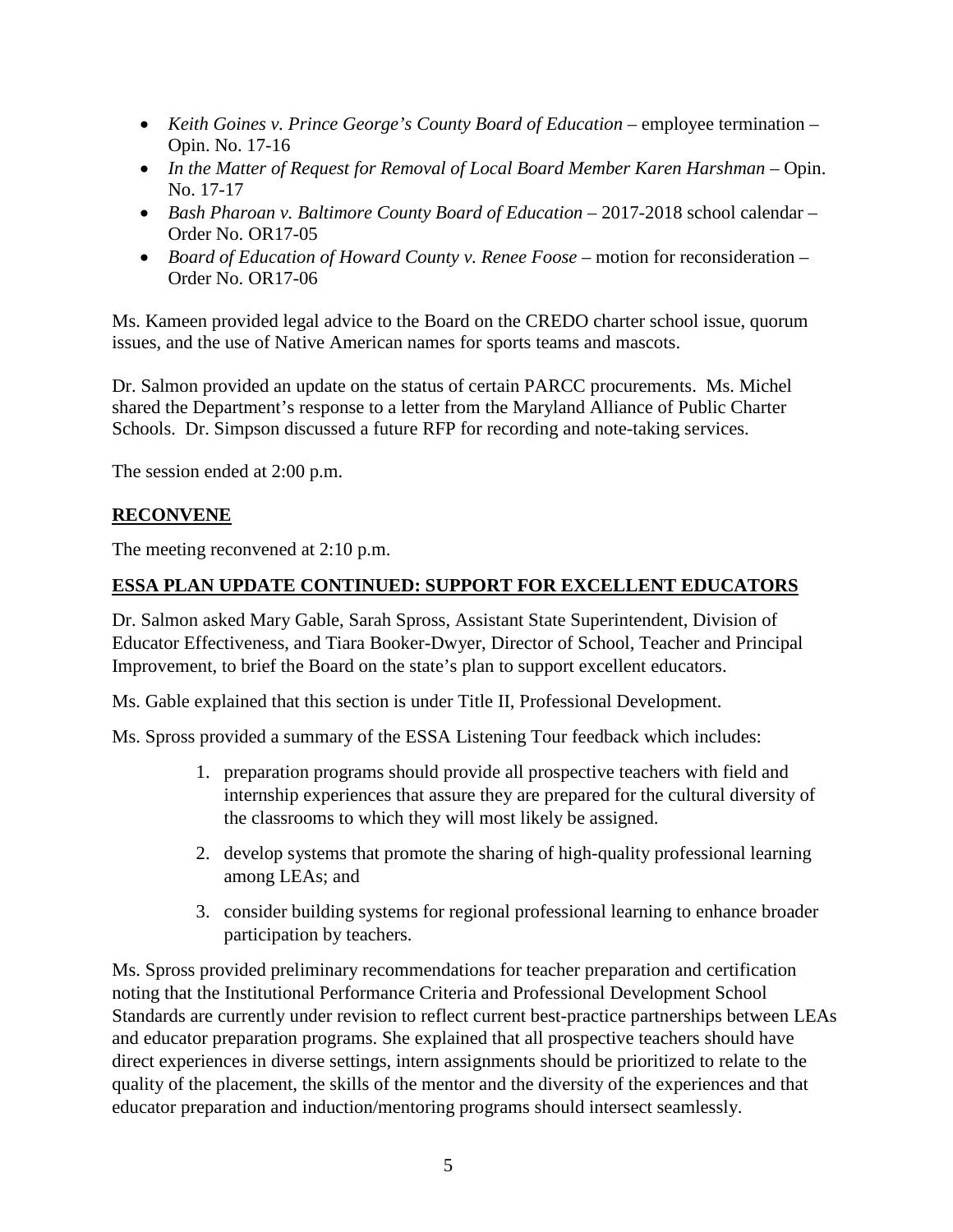She explained that recommendations include expanding the routes to certification, increasing the types of certificates, revising the Conditional Certificate and reviewing the basic requirements for initial certification and renewals.

Ms. Weeldreyer stressed that all prospective teachers should have direct experiences in multiple diverse settings. Ms. Spross said, "We can bring this back to the workgroup." Ms. Weeldreyer also stressed the need to drive and incentivize partnerships between LEAs and teacher preparation programs and that residencies be included in teacher preparation programs. Ms. Spross said that the Work Group is focused on these two areas. She explained that the Professional Development Committee and the Induction Committee are looking at ways to bridge the gap between higher education programs and LEAs so that there is a more collaborative approach.

Dr. Steiner requested that he would like to be brought up to speed on this area and that he agrees with the idea of residencies. Ms. Spross suggested that there is more information on the MSDE website about these issues.

# **ESSA PLAN UPDATE CONTINUED: SUPPORT AND IMPROVEMENT FOR SCHOOLS**

Ms. Booker-Dwyer explained the identification and exit criteria for Comprehensive Support and Improvement Schools (CSI schools) and Targeted Support and improvement Schools (TSI schools). Ms. Booker-Dwyer discussed the requirements, feedback, school improvement resources and technical assistance regarding evidence-based interventions pertaining to state support and improvement for low-performing schools.

Ms. Booker-Dwyer shared feedback from stakeholders to focus on school growth and improvement, identify and address resource inequities and reduce burden of exit by supporting sustainability of activities for schools that exit identification.

Ms. Booker-Dwyer noted that MSDE will work collaboratively with schools identified as low performing and provide evidence-based strategies and guidance for improvement. She discussed the four domains of rapid school improvement: turnaround leadership, talent development, instructional transformation and cultural shift. She also discussed the types of support, timelines and resources and said schools will be required to develop an improvement and sustainability plan that will have to be approved by the MSDE.

Mr. Smith stressed the need to make local school superintendents accountable by including this in the Plan. He said, "MSDE needs to take a stronger leadership role to make sure this happens" and suggested organizing regional monitoring.

Ms. Booker-Dwyer discussed current practices and how they are being revised to provide targeted and differentiated support to schools. Schools will engage in Root Cause Analysis completed by an external stakeholder group (to include parents, students, community partners, etc.). She also explained that the department is looking at the strategic allocation of funds and formula funding models to incentivize schools.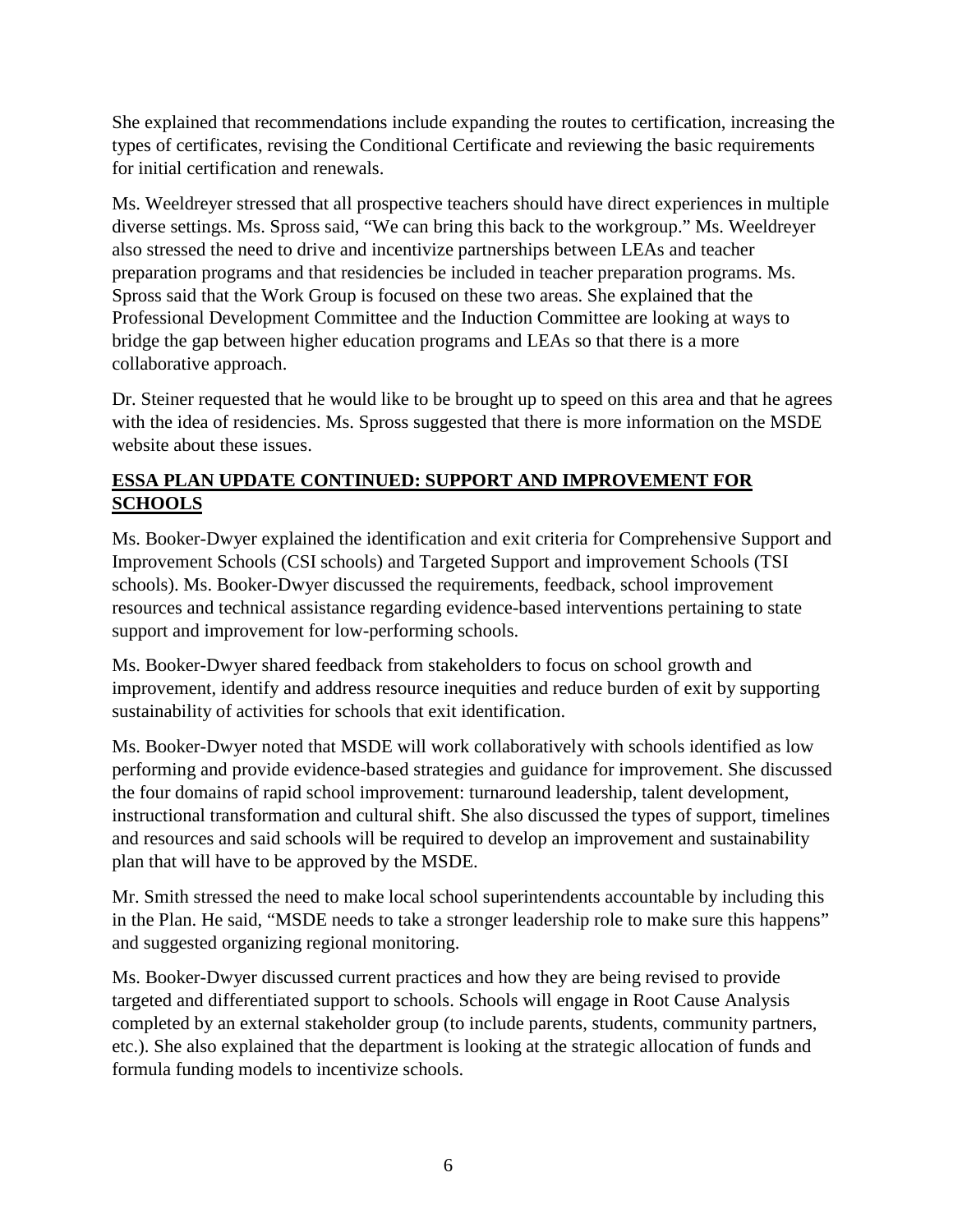In response to a question by Dr. Li about the three-year exit criteria provision, Ms. Booker-Dwyer explained that three years is defined in the law, but that rigorous benchmarks are set and support is provided consistently to help these schools improve.

Ms. Gable noted that the term three-years refers to "at least" three years and that there is a lot of support provided in years one and two. She said, "It is going to be fluid."

# **STATE SUPERINTENDENT'S UPDATE**

# **District Spotlight: Project Lead the Way LAUNCH**

Dr. Salmon introduced Dr. John Gaddis, Superintendent, Somerset County Public Schools, to give a brief presentation on Project Lead The Way (PLTW) Biomedical and PLTW LAUNCH designed to provide students Science, Technology, Engineering and Mathematics (STEM) training in Somerset County schools.

Dr. Gaddis reported that PLTW Biomedical was launched at two high schools during the 2013- 2014 year noting that leader teachers must be trained and that the program aligns with the Next Generation Science Standards. He also reported that PLTW LAUNCH, designed to provide primary school students with the foundations of STEM that will encourage collaboration, analysis, problem solving, and computational thinking, was rolled out at four elementary schools over the 2015-2016 and 2016-2017 school years. Dr. Gaddis reported on the benefits of PLTW and introduced Traci Snyder, Supervisor in Somerset County Public Schools, and Taylor Estes, PLTW Lead Teacher.

Ms. Estes explained that the LAUNCH program provides a high level of engagement and addresses Common Core mathematics and reading.

Dr. Finn asked how the LAUNCH program fits into the science program for  $K-5<sup>th</sup>$  grade students. Ms. Schneider reported that there are teacher created science lessons for kindergarten through fifth grade students and that the LAUNCH greatly enhances the science program.

Ms. Estes said, "It has brought engagement off the charts. Students are forced to work as a team. They have to figure out a solution to a problem."

Dr. Li asked, "What does it displace?" Ms. Schneider said that there was no curriculum that fit the Next Generation Science Standards.

In response to a question by Dr. Steiner, Ms. Schneider said that the program comes with built in assessments.

Dr. Gaddis said, "This is changing the culture of our community. It's been very powerful."

Board members congratulated the presenters for this excellent program.

# **Interim Report on Innovative School Calendar**

The Superintendent invited Tiara Booker-Dwyer to share recommendations developed by the Innovative School Schedule Workgroup on innovative school schedules that enhance student achievement.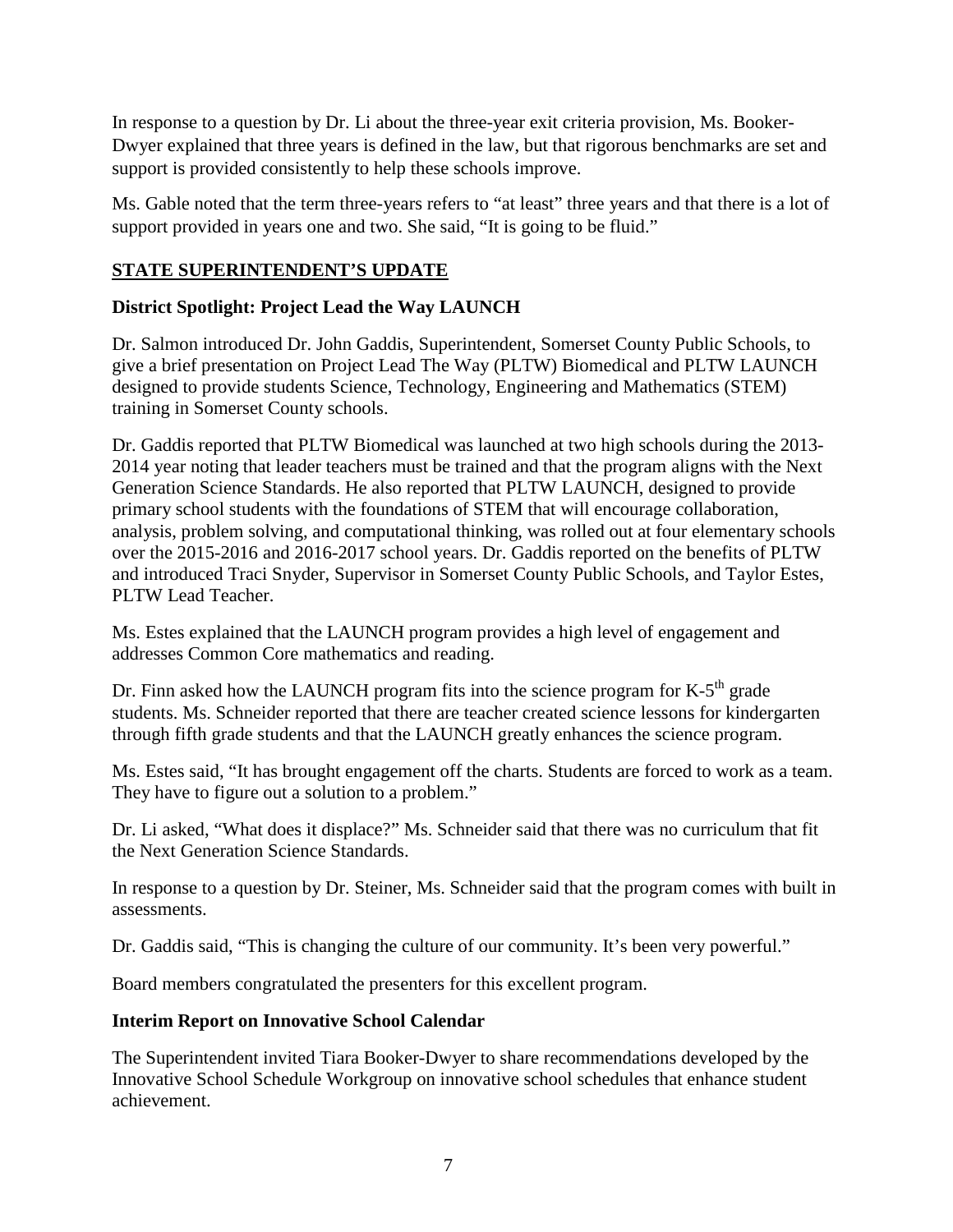Ms. Booker-Dwyer reported on the membership of the Innovative School Schedule Workgroup, its timeline and school calendar requirements for Maryland schools. She outlined various innovative schedules currently being conducted in some Maryland schools and provided the following recommendations for all schools and all students:

- 1. Extend the school year instead of extending the school day or week.
- 2. Provide funding for school systems to plan, pilot, implement, and sustain innovative schedules.
- 3. Provide leadership, guidance, and technical assistance to local school system leaders on the implementation of innovative school schedules.
- 4. Define metrics and an accountability structure to assess effectiveness for strategies implemented as part of innovative schedules.
- 5. Include a significant amount of high-quality, structured time beyond the traditional school schedule.
- 6. Focus innovative schedules on advancing academic studies in core content areas, enrichment opportunities, and health services for students.
- 7. Provide time for educators to enhance their professional practice.
- 8. Utilize certificated educators to facilitate academic instruction when implementing additional time in core content areas.
- 9. Include opportunities for community partners and institutions of higher education to engage students in enrichment opportunities and health services.

Ms. Booker-Dwyer discussed the challenges and state actions required to implement the recommendations. She noted that a final report will be provided to the Board at its June meeting.

Dr. Guyton said that it was a pleasure to serve on the Workgroup describing it as very informative and productive. She stated that she strongly supports recommendations 8 and 9 noting that there are some subjects that could be taught by specialists in a particular field. She said, "Being in the school building is not enough. It is what you are doing there."

Ms. Weeldreyer asked, "Is this what you expected to see?"

Ms. Iszard said, "This is what I had in mind."

Dr. Finn said that he was looking for schools to generate their own ideas. He said, "The door is open to increase learning time. Virtual learning is a possibility. Learning doesn't have to take place in the school."

Ms. Weeldreyer suggested an innovation competition – getting the best ideas coming from the field.

President Smarick said, "It would be good to relinquish power and ask for innovation from LEAS."

Ms. Booker-Dwyer said that there needs to be a foundation from the state and that it helps to learn from other states.

Dr. Salmon explained that the LYNX Program presented at the last Board meeting was presented to local superintendents as well and noted that Washington County Public Schools have requested that virtual learning be added to their program.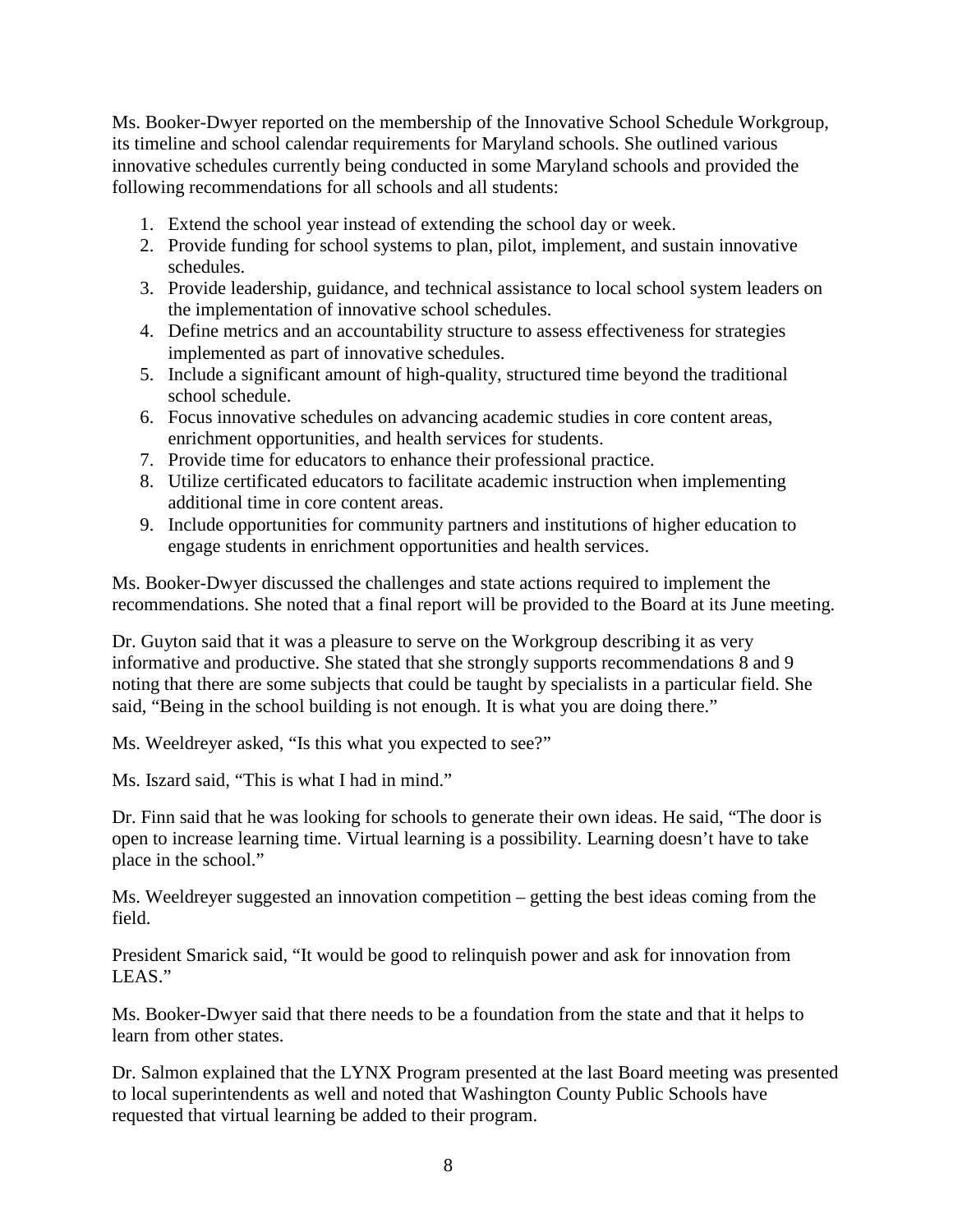Ms. Booker-Dwyer thanked the Board for their feedback and Mr. Smarick said, "We want to know what we can do to help schools be more innovative."

# **BUDGET UPDATE**

Kristy Michel provided a summary of the budget actions taken by the Maryland General Assembly during the 2017 legislative session that affect Maryland public education and the public library system.

Ms. Michel discussed the General Assembly's approval of a number of enhancements included in the Governor's budget for MSDE including: additional resources for the autism waiver program for additional staff; additional resources for the Department of Rehabilitative Services (DORS) to assist in reducing their waitlist; funding for the childcare subsidy program; and additional resources for P-TECH planning grants so new P-TECH schools can be opened.

Ms. Michel also noted a few reductions that were made to the budget for non-public placements program (cost reductions and but no services will be reduced, money for the LYNX program, and BOOST scholarships.

# **LEGISLATIVE UPDATE**

Ms. Tiffany Clark, Esq., Deputy Director, Education Policy and Government Relations, provided a brief update on the final actions taken on the following bills enacted by the Maryland General Assembly:

- SB 452/HB 461 Education Accountability Program Assessments (Less Testing, More Learning Act of 2017)
	- o This bill takes effect June 1, 2017
	- o Dr. Li inquired about the current amount of assessment occurring within the State. Ms. Clark and Dr. Salmon explained that it is different in each district. Dr. Salmon said the department would prepare a report for the Board on the findings of the District-Level Assessments Survey.
- HB 978 Education Accountability Consolidated State Plan and Support and Improvement Plans (Protect Our Schools Act of 2017)
	- o The bill passed and was vetoed by the Governor
	- o The bill takes effect July 1, 2017
- SB 319 Pathways in Technology Early College High (P-TECH) School Act of 2017
	- o This bill takes effect July 1, 2017
- SB 908 Maryland Education Development Collaborative Establishment
	- o This bill takes effect October 1, 2017
	- o Several board members asked for clarification on the purpose and authority of this Board. Ms. Clark noted that this would be an independent Board with a focus on gathering research and making recommendations/advising the State Board and General Assembly regarding policies necessary to promote  $21<sup>st</sup>$  century learning, among other things.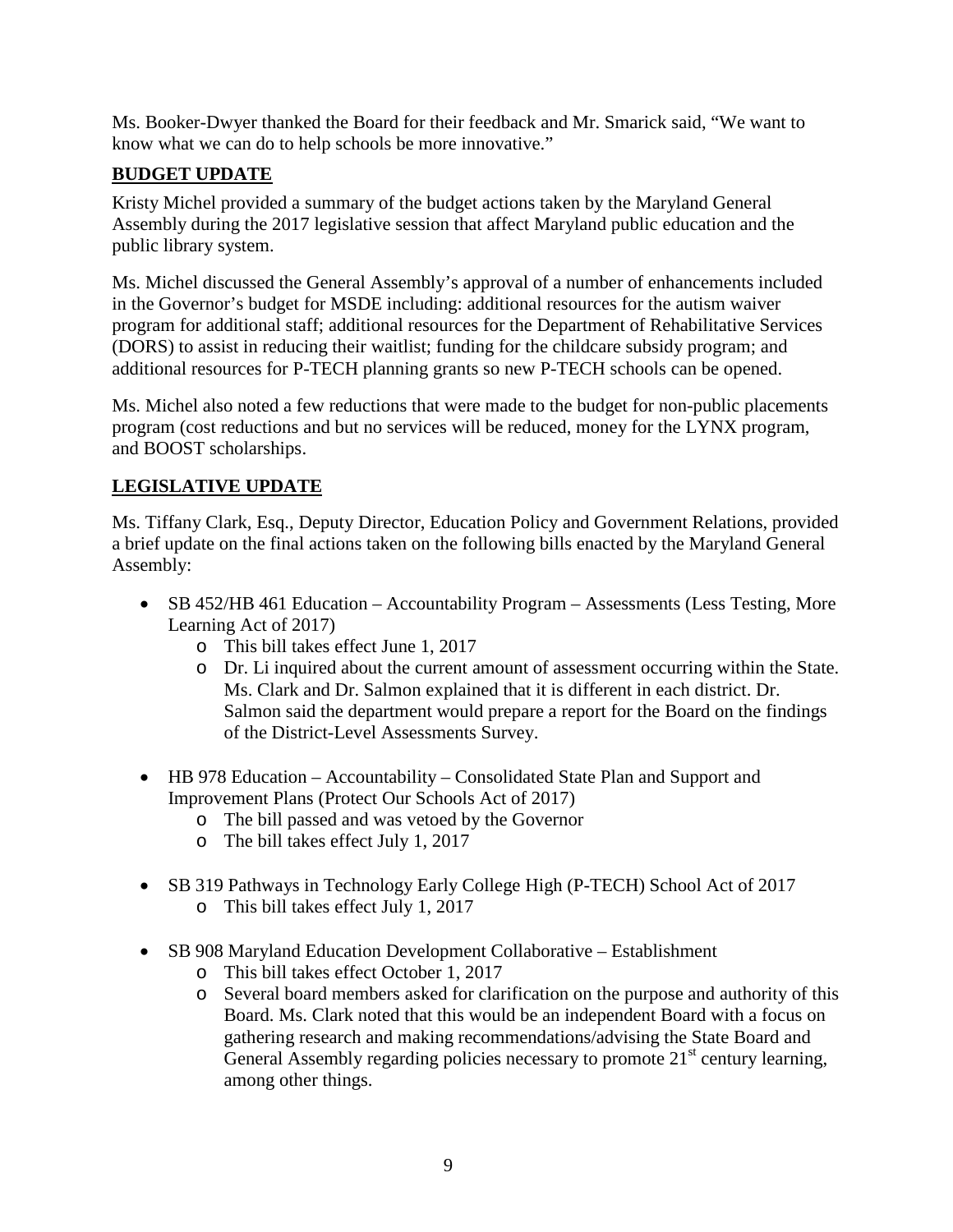- SB 866/HB 1281 Adult High School Program
	- o These bills take effect July 1, 2017
- SB 317 More Jobs for Marylanders Act of 2017
	- o This bill takes effect June 1, 2017
	- o Requires the State Board of Education, in consultation with the DLLR and the Governor's Workforce Development Board, to develop statewide goals each year and annually report to the Governor and General Assembly on the progress toward attaining specified goals starting on December 1, 2017.
- SB 581/HB 516 Workgroup to Study the Implementation of Universal Access to Prekindergarten for 4-year-olds
	- o These bills take effect immediately upon the Governor's signature
- HB 1240 Individualized Education Programs Studies
	- o This bill takes effect June 1, 2017
- SB 1060/HB 1082 Heroin and Opioid Education and Community Action Act of 2017 (Start Talking Maryland Act)
	- o This bill takes effect July 1, 2017
	- o Requires the State Board to expand an existing program in the public schools to encompass drug addiction and prevention education (specifically heroin and opioids)
- HB 715 Institutions of Higher Education Teacher Preparation Programs Accreditation and Approval
	- o This bill takes effect June 1, 2017
- SB 587/HB 1094 Education Libraries Reorganization of Governance Structure o This bill takes effect July 1, 2017

Referring to SB 317, Dr. Li noted the large amount of work and reports required by the Department and asked how the work gets done and if there is funding attached. Dr. Salmon said that there is no funding attached and agreed to provide the Board with a list of reports that are required by the Department each year. She noted the large number of audits imposed on LEAs as well.

Ms. Weeldreyer requested that she be included in the work required by SB 866/HB 1281 Adult High School Program. She also suggested that the Board take a more pro-active stance prior to the next legislative session.

## **BALTIMORE CITY PUBLIC SCHOOLS POST-LABOR DAY WAIVER REQUEST**

Dr. Salmon requested approval of the application to waive the post Labor Day school start date and June 15 school end date for six schools in Baltimore City for the 2017-2018 school year and asked Tiara Booker-Dwyer to answer any questions of the Board.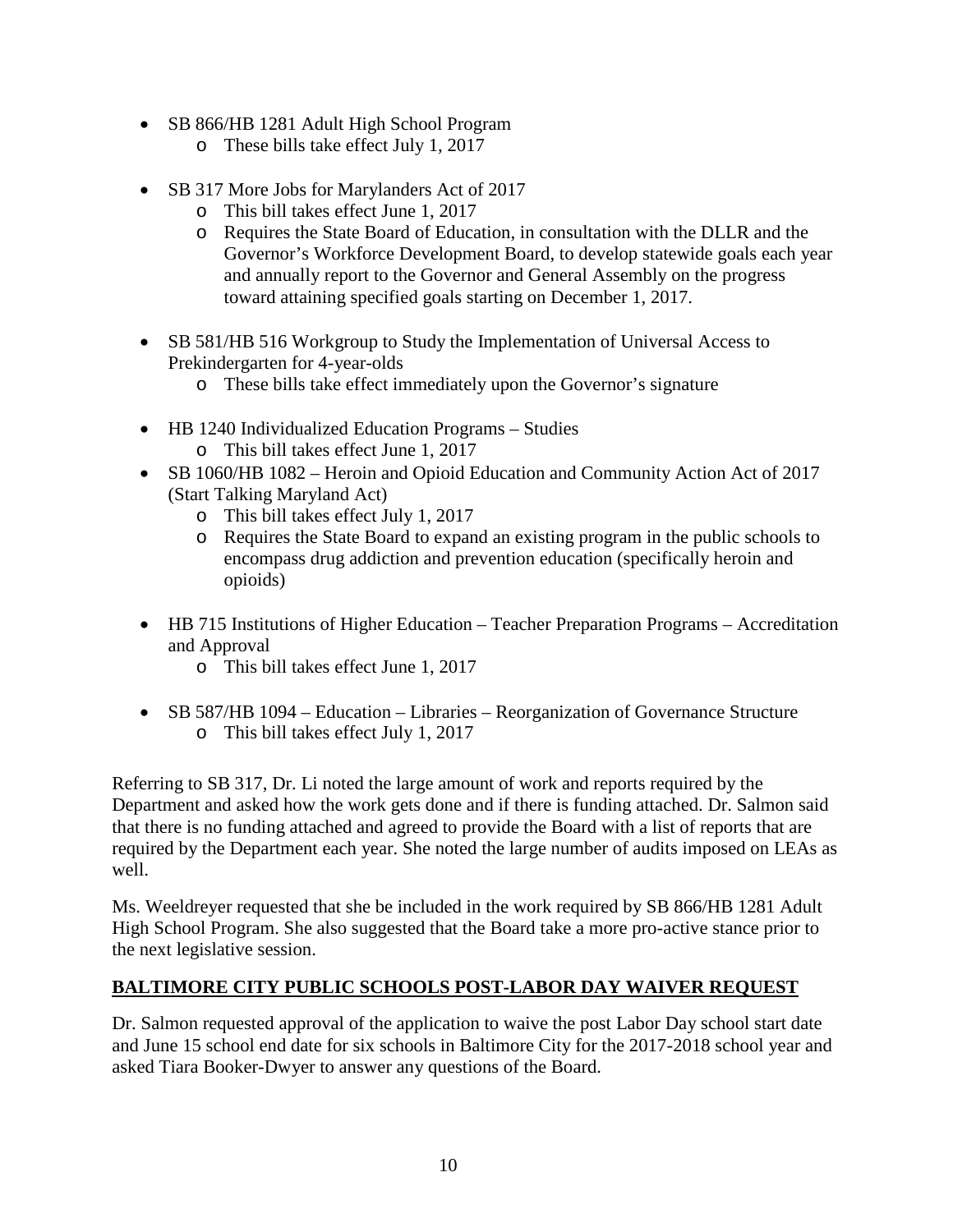Upon motion by Dr. Finn, seconded by Mr. Smith, and with unanimous agreement, the Board approved the application from Baltimore City Public Schools. (In Favor – 8)

# **CARROLL COUNTY PUBLIC SCHOOLS 180-DAY WAIVER REQUEST**

The Superintendent requested approval of the request to waive one day of student attendance for Carroll County Public Schools for the 2016-2017 school year and asked Ms. Booker-Dwyer to answer any questions of the Board.

Upon motion by Mr. Smith, seconded by Ms. Iszard, the Board approved the request from Carroll County Public Schools. (In Favor – 7; Dr. Finn abstained)

## **PUBLIC COMMENTS**

President Smarick explained procedures by which the Board hears public comments. The following individual provided public comments:

• Lisa VanBuskirk, Chapter Leader, Start School Later Maryland and Anne Arundel County provided remarks regarding changing start times for middle and high schools and asked for the Board's support.

# **STATE BOARD MEMBER DISCUSSION AND UPDATE**

## **Tentative Agenda Items for May 23, 2017**

- ESSA (Summative ratings and accountability)
- Social Studies Update
- Teacher of the Year Recognition
- Superintendent's Update
- Regulatory Actions
- Committee and Board Member Updates

Ms. Weeldreyer requested that the following item be included on the May Board agenda: Report on Improvement Status of the DJS Schools. Dr. Salmon suggested that this item be placed on the June or July Board agenda.

## **Strategic Planning Discussion/Updates**

Board members agreed to put this item on the agenda earlier next month in order to provide more time for discussion.

In response to a request by Dr. Li about posting the actions of LEAs regarding teacher discipline, Ms. Kameen said that disciplinary action is considered a personnel action. Ms. Li also requested that the name of the Ombudsman for the Department be posted on the website.

## **Mental Health Committee**

Ms. Iszard reported that the University of Maryland and MSDE did outreach in Prince George's County and she thanked Dr. Lawson and her staff for their assistance.

## **Board Member Updates/Comments**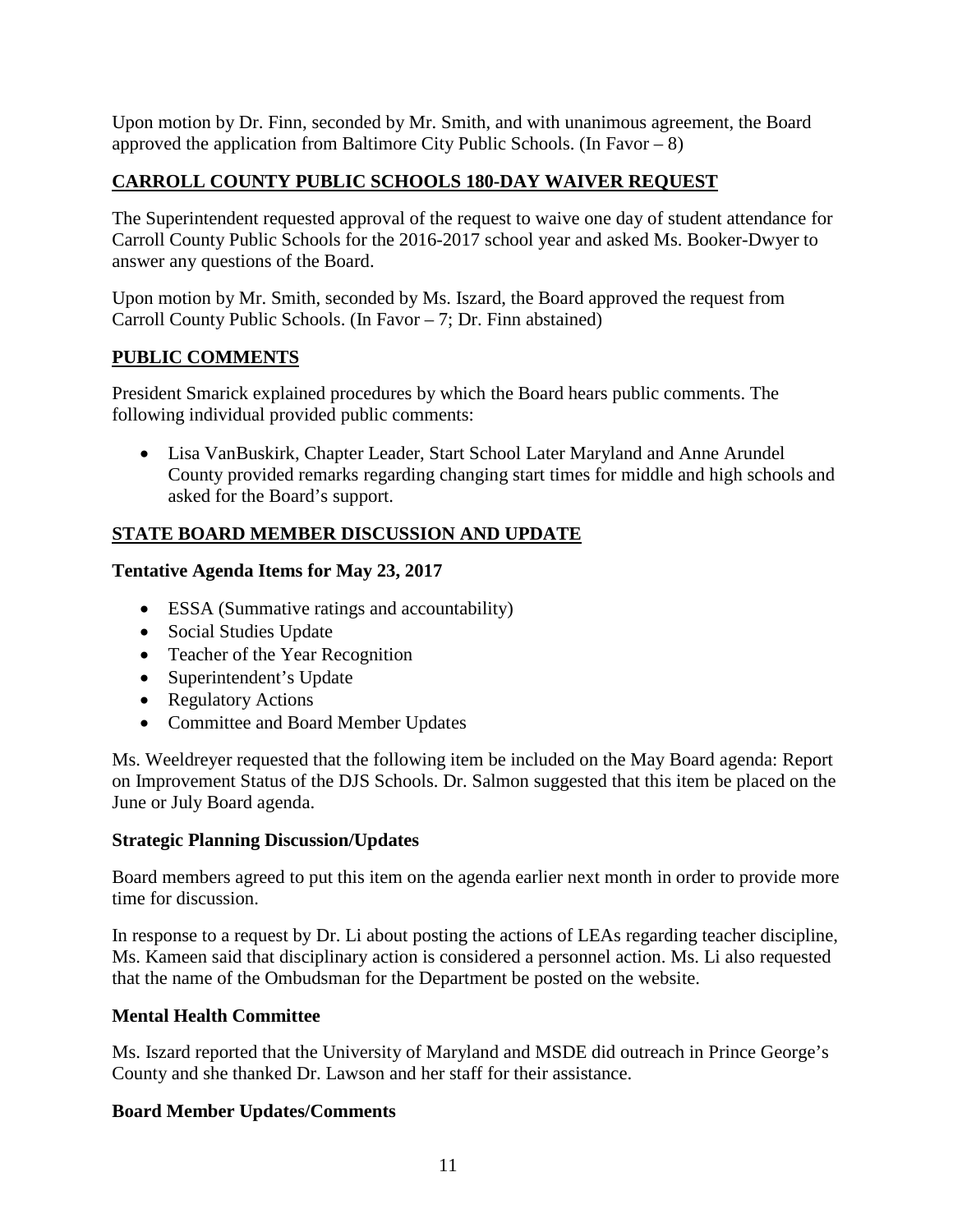Dr. Guyton reported that she is participating on a Special Education and Disproportionality Committee and urged Board members to look at the numbers across the State. She also noted that she attended a Pre-K Education Forum and recommended it highly.

Mr. Smarick reported that he attended an Eastern Shore Superintendents' Association Meeting and said, "It is great to sit down and hear what is on their minds."

# **OPINIONS**

## **Ms. Kameen announced the following Opinions:**

- 17-16 Keith Goines v. Prince George's County Board of Education employee termination (affirmed the local board's decision)
- 17-17 In the Matter of Request for Removal of Local Board Member Karen Harshman (The State Board voted to remove Ms. Harshman from office)

## **Ms. Kameen announced the following Order:**

- OR 17-05 Bask Pharoah v. Baltimore County Board of Education (dismissed for untimeliness)
- OR 17-16 Board of Education of Howard County v. Renee Foose (Order to govern the local board's contract with Saul Ewing. LLP)

## **ADJOURNMENT**

With no further business before the Board, the meeting adjourned at 5 p.m.

Respectfully submitted,

Karen B. Salmon, Ph.D. Secretary/Treasurer

Date: May 23, 2017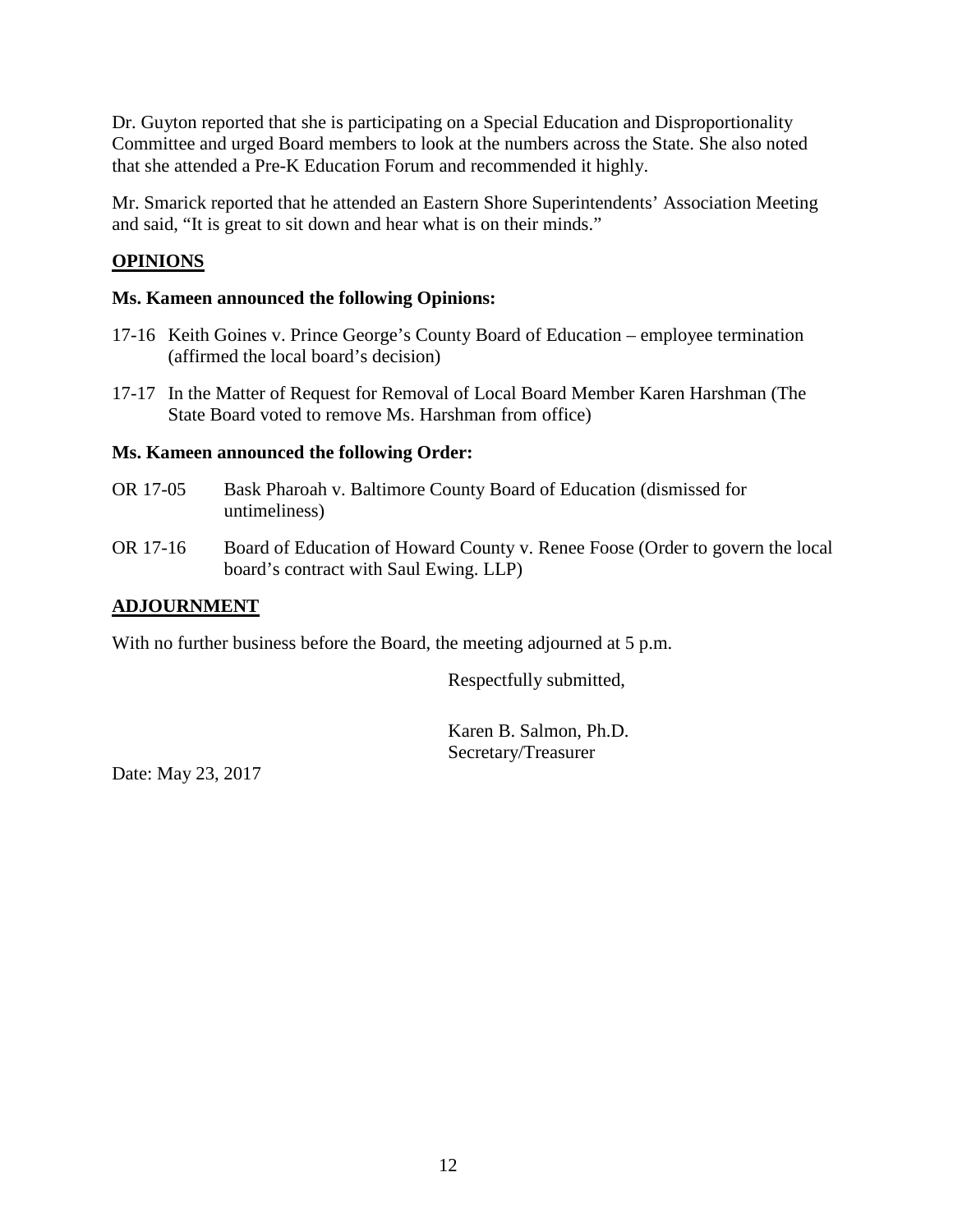|                                      | PERSONNEL APPROVALS FOR THE April 25, 2017 BOARD MEETING                                                    |                        |                                                                      |                               |
|--------------------------------------|-------------------------------------------------------------------------------------------------------------|------------------------|----------------------------------------------------------------------|-------------------------------|
| I. Appointments Grade 19 and above:  |                                                                                                             |                        |                                                                      |                               |
| <b>NAME</b>                          | POSITION                                                                                                    | SALARY<br><b>GRADE</b> | <b>DIVISION/OFFICE</b>                                               | <b>APPOINTMENT</b><br>DATE OF |
| Kyles, Kristina A.                   | (CTE)<br>Career Technology Education<br>Coordinator                                                         | Admin<br>IEPP/         | Office of the Deputy For School<br>Effectiveness                     | 04/03/17                      |
| Muempfer, Michael J.                 | Specialist for Student Behavior and School<br>$II - Lead$<br><b>Education Program Specialist</b><br>Climate | 22                     | Student, Family, and School Support                                  | TBD                           |
| Speaks, Likivu                       | III-Deputy<br>Fiscal Services Administrator<br><b>Budget Chief</b>                                          | 20                     | <b>Business Services</b>                                             | TBD                           |
| Turner, Jonathan                     | $II - Lead$<br>Specialist for School Counseling<br><b>Education Program Specialist</b>                      | 22                     | Student, Family, and School Support                                  | TBD                           |
| II. Appointments Grade 18 and below: |                                                                                                             |                        |                                                                      |                               |
|                                      |                                                                                                             | SALARY                 |                                                                      | DATE OF                       |
| <b>NAME</b>                          | POSITION                                                                                                    | <b>GRADE</b>           | <b>DIVISION/OFFICE</b>                                               | <b>APPOINTMENT</b>            |
| Coleman-Jeffries, Melanie            | Teacher, Academic-English                                                                                   | IEPP                   | Office of School Effectiveness Juvenile<br>Services Education System | 04/12/17                      |
| Jones, Kim E.                        | School Guidance Counselor                                                                                   | IEPP                   | Office of School Effectiveness Juvenile<br>Services Education System | 03/29/17                      |
| Miskelly, Robin                      | Academic Teacher-Part Time                                                                                  | <b>APC/13</b>          | Rehabilitation Services - Workforce and<br><b>Technology Center</b>  | 04/26/17                      |
| Palmore, Tykeia S.                   | Fiscal Services Officer I                                                                                   | $\frac{6}{1}$          | Office of School Effectiveness Juvenile<br>Services Education System | 04/26/17                      |
| Poff, Cathy                          | Physical Therapist III - Part Time                                                                          | 17/15                  | Rehabilitation Services-Workforce and                                | 0412/17                       |

**MARYLAND STATE DEPARTMENT OF EDUCATION** 

**Technology Center**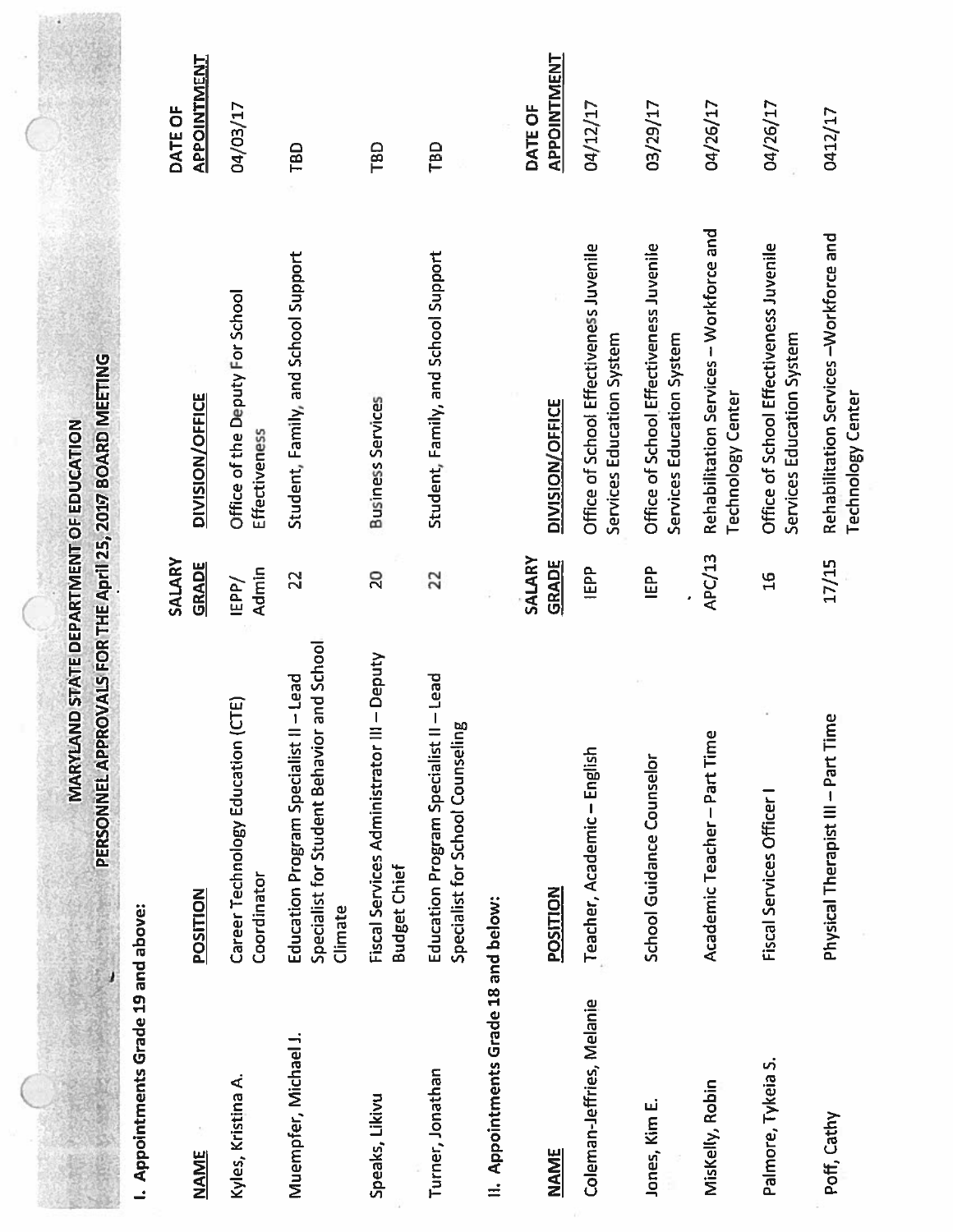II. Appointments Grade 18 and below con't:

| Raley, Heather  | Specialist II<br><b>Vocational Rehabilitation</b> | 13/3 Rehabilitation Services - Cumberland     | 04/26/17 |
|-----------------|---------------------------------------------------|-----------------------------------------------|----------|
| Smith, Brittany | Specialist II<br><b>Vocational Rehabilitation</b> | 13/3 Rehabilitation Services - Baltimore City | 04/26/17 |
|                 |                                                   |                                               |          |

III. Other Actions: Promotional

ä

**NAME** 

**POSITION** 

**DIVISION/OFFICE** SALARY<br>GRADE

APPOINTMENT DATE OF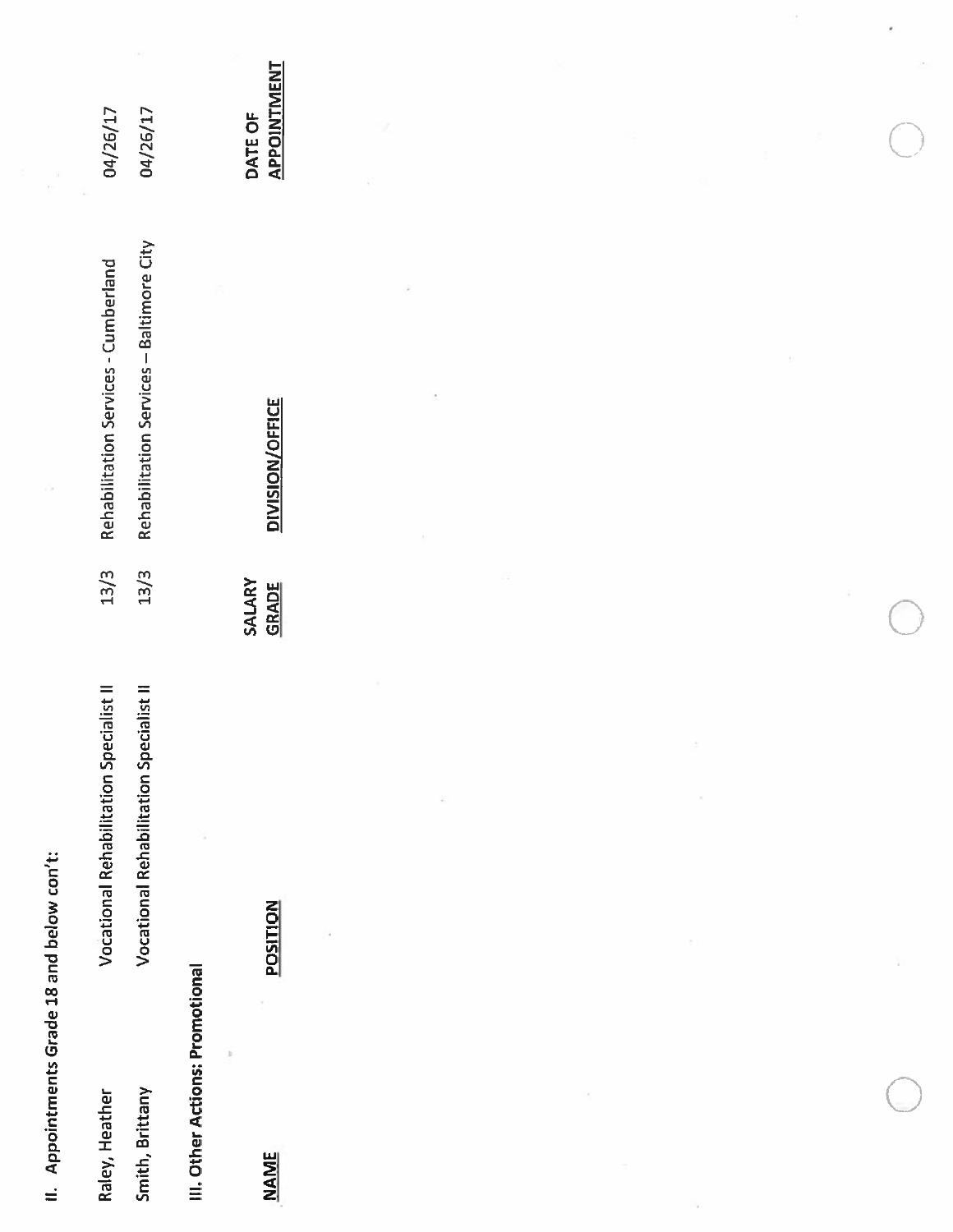

200 West Baltimore Street · Baltimore, MD 21201 · 410-767-0100 · 410-333-6442 TTY/TDD · MarylandPublicSchools.org

## April 25, 2017

## **BOARD LIST**

The following professional appointment is submitted for approval by the State Board of Education:

| Kristina Anne Kyles, MS. ED.                                                    |
|---------------------------------------------------------------------------------|
| Career Technology Education (CTE) Coordinator                                   |
| Office of the Deputy For School Effectiveness                                   |
| Institution Education Pay Play - Administrative Schedule<br>$$89,529 - 105,806$ |
|                                                                                 |

**Effective Date: TBD** 

## **JOB REQUIREMENTS:**

#### **EDUCATION:**

A Master's Degree or equivalent 36 credit hours of post-baccalaureate course work in Education or Education Administration/Supervision or possess or be eligible for a Maryland Advanced Professional teaching Certificate in Secondary Education or Education Administration/Supervision.

#### **EXPERIENCE:**

Three years of administrative/supervisory experience directly related to Career Technology Education in a public school, alternative education setting, and/or juvenile services/adult correctional setting.

#### **DESCRIPTION:**

This is a professional position responsible for providing leadership and support to activities within the Juvenile Services Education (JSE) System facilitating the successful preparation, training, and planning of career technology education for youth returning to school and or the community from detention/commitment facilities.

www.MarylandPublicSchools.org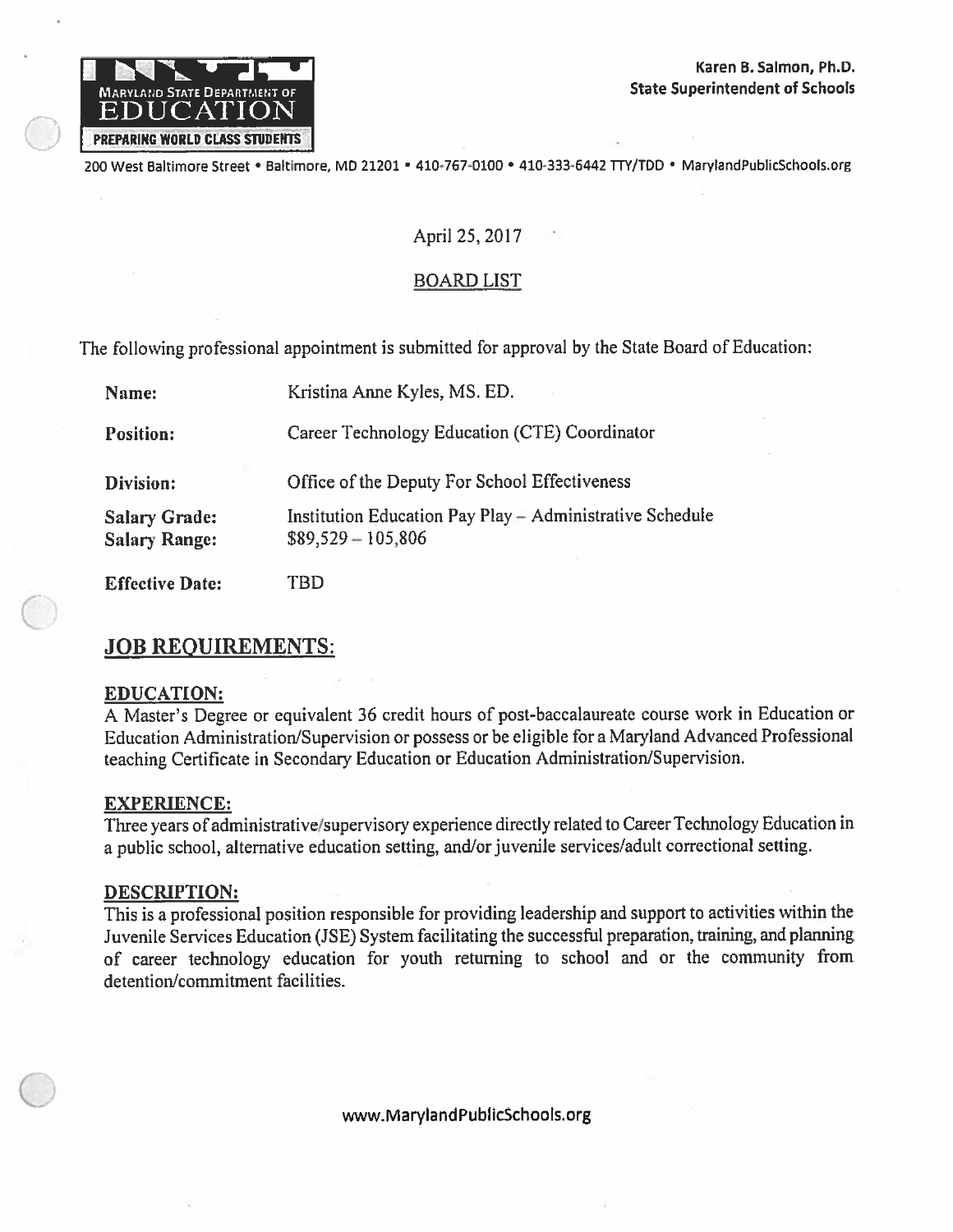#### **QUALIFICATIONS:**

#### **Education:**

Simmons College (Boston, Massachusetts) 2006 Master's Degree in Educational Leadership Hope College (Holland, Michigan) 2004 Bachelors of Liberal Arts Cambridge College (Cambridge, Massachusetts) Doctoral candidate

#### **Experience:**

Maryland State Department of Education (Baltimore, Maryland)

Assistant State Superintendent of Student, Family School Support  $2014 -$ Present: Baltimore City Public Schools (Baltimore, Maryland)

 $2011 - 2014$ : Principal

Marblehead Public Schools (Marblehead, Massachusetts

 $2009 - 2011$ : Director of Curriculum (Grades  $7 - 12$ )

 $2009 - 2010$ : **Acting Principal** 

Assistant Principal of Curriculum & Instruction  $2009 - 2011$ :

Metropolitan Council for Educational Opportunity (METCO) Director  $2007 - 2009$ :

Johns Hopkins School of Education (Baltimore, Maryland)

Course Instructor (Educational Leadership Program) 2014 - Present:

Empowering Multicultural Initiatives (Boston, Massachusetts)

 $2008 - 2011$ : Course Instructor

Framingham High School (Framingham, Massachusetts)

 $2004 - 2007$ : History and Social Science Teacher

Clear Path ECF (Boston, Massachusetts)

2006 – Present: President and Chief Executive Officer

#### **EMPLOYMENT STATUS:**

Promotional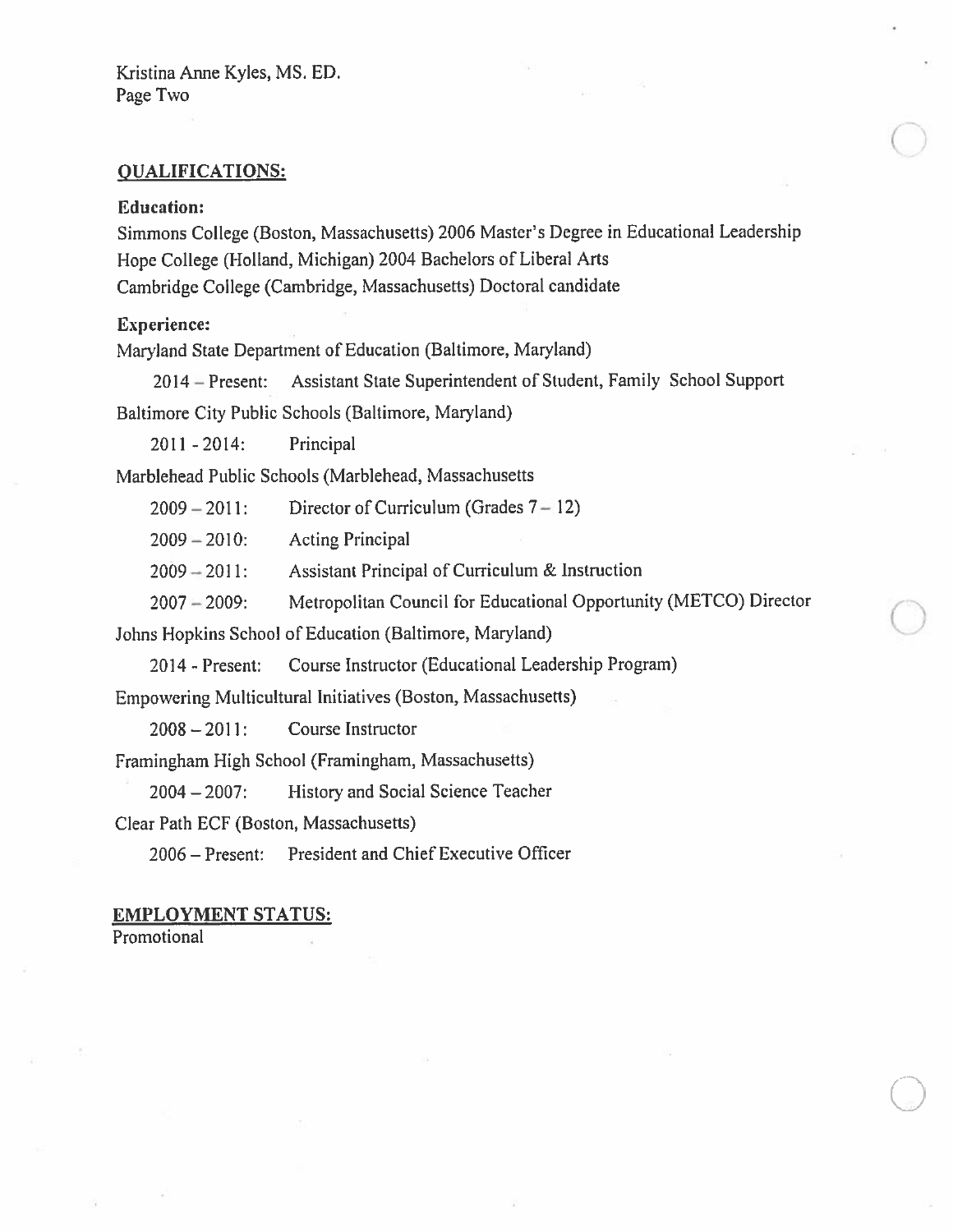

200 West Baltimore Street • Baltimore, MD 21201 • 410-767-0100 • 410-333-6442 TTY/TDD • MarylandPublicSchools.org

## April 25, 2017

#### **BOARD LIST**

The following professional appointment is submitted for approval by the State Board of Education:

| Name:                                        | Michael J. Muempfer                                                                          |
|----------------------------------------------|----------------------------------------------------------------------------------------------|
| <b>Position:</b>                             | Education Program Specialist II – Lead Specialist for Student Behavior<br>and School Climate |
| Division:                                    | Student, Family, and School Support                                                          |
| <b>Salary Grade:</b><br><b>Salary Range:</b> | $-22$<br>\$64,608 - \$103,743                                                                |
|                                              |                                                                                              |

**Effective Date:** TBD

# **JOB REQUIREMENTS:**

#### **EDUCATION:**

A Master's Degree or equivalent 36 post-baccalaureate credit hour of course work in Education Administration/Supervision or education-related field from an accredited college or university.

#### **EXPERIENCE:**

Five (5) years of professional experience in coordinating or administering elementary education, secondary education, or student services programs designed for students. Experience in interpreting and implementing education policies is required.

#### **DESCRIPTION:**

This a professional position with primary responsibility for providing leadership, consultation, direction, and technical assistance in the development and implementation of behavioral interventions at the school, school system, and State level as required by Code of Maryland Regulations (COMAR) 13A.08.04.03 and 13A05.05.

www.MarylandPublicSchools.org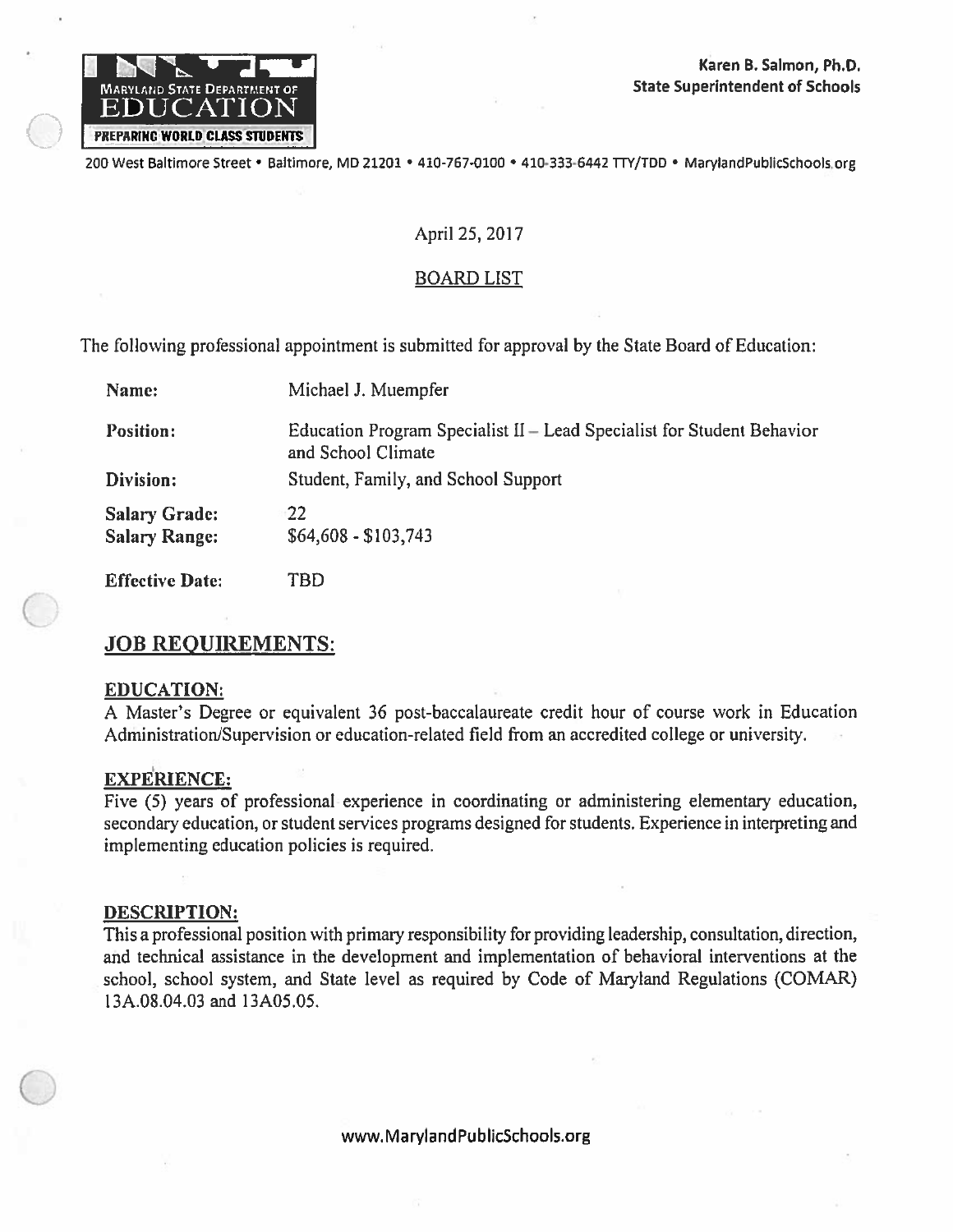Michael J. Muempfer: Page Two

## **QUALIFICATIONS:**

#### **Education:**

Notre Dame of Maryland University (Baltimore, Maryland) 2014 - Master's Degree in Teaching Leadership

The Pennsylvania State University (University Park, Pennsylvania) 1996 - Bachelor's Degree in **History** 

#### **Experience:**

Montgomery County Public Schools (Rockville, Maryland)

Positive Behavioral Interventions & Support(PBIS) Specialist  $2014 -$ Present:

The Johns Hopkins University & Sheppard Pratt Health Systems (Baltimore, Maryland)

| $2011 - 2014$ : | School Climate Specialist                                               |
|-----------------|-------------------------------------------------------------------------|
| $2008 - 2011$ : | Senior Research Project Coordinator PATHS to PAX Program<br>Facilitator |

PAXIS Institute PAX Implementation Training

National Trainer  $2011 -$ Present:

William Paca Elementary School (Baltimore, Maryland)

Fourth Grade Teacher  $2002 - 2008$ :

 $2000 - 2002$ : Third Grade Teacher

Carr Lowery (Baltimore, Maryland)

 $1999 - 2000$ : **Account Coordinator** 

Airline Hydraulics Corporation (Baltimore, Maryland)

 $1997 - 1999$ : Pneumatic Project Engineer

# **EMPLOYMENT STATUS:**

New Hire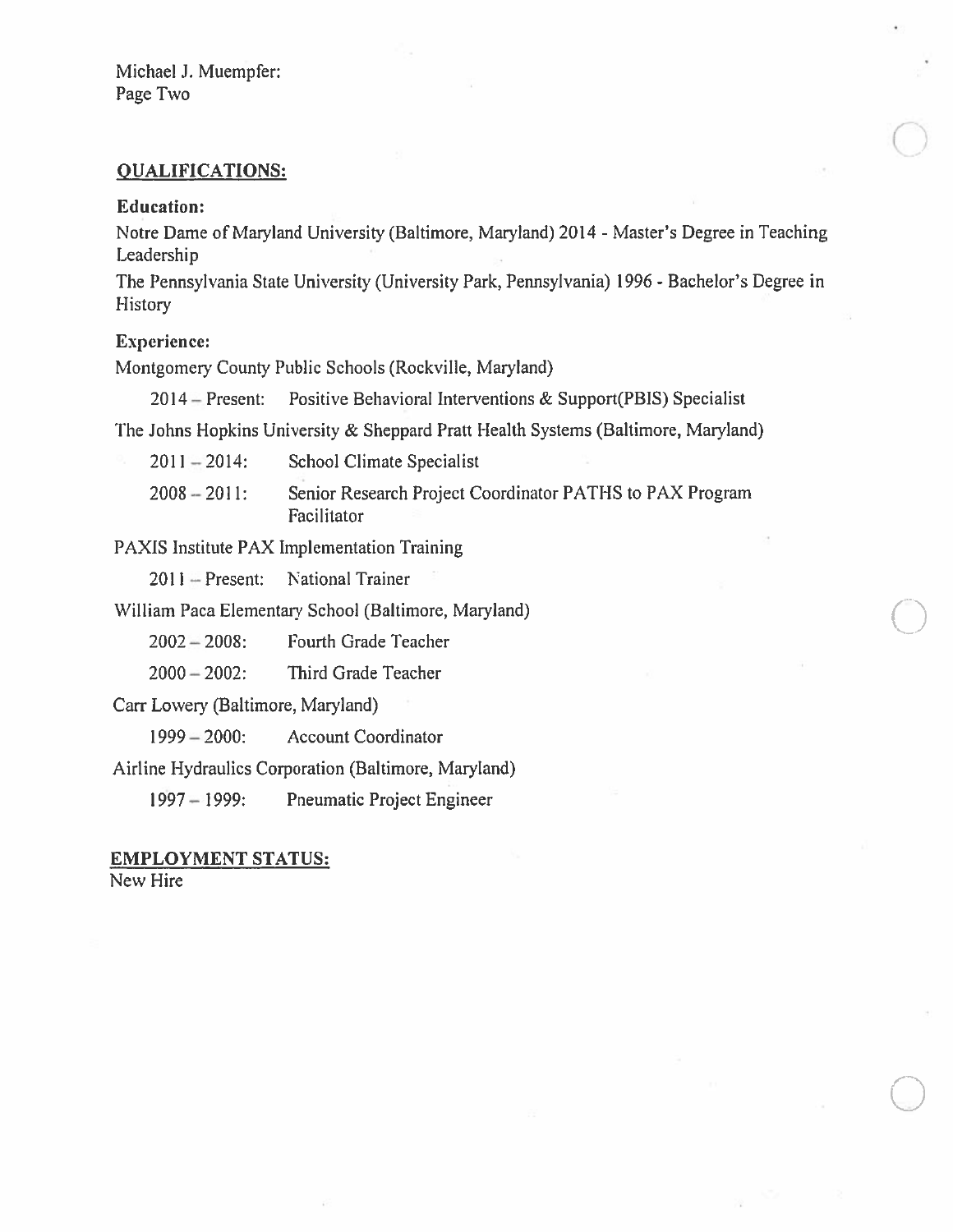

200 West Baltimore Street • Baltimore, MD 21201 • 410-767-0100 • 410-333-6442 TTY/TDD • MarylandPublicSchools.org

## April 25, 2017

## **BOARD LIST**

The following professional appointment is submitted for approval by the State Board of Education:

| Name:                                        | Likivu K. Speaks                                        |
|----------------------------------------------|---------------------------------------------------------|
| <b>Position:</b>                             | Fiscal Services Administrator III - Deputy Budget Chief |
| Division:                                    | <b>Business Services</b>                                |
| <b>Salary Grade:</b><br><b>Salary Range:</b> | 20<br>$$56,743 - $91,107$                               |
| <b>Fffective Date:</b>                       | TRD                                                     |

# **JOB REQUIREMENTS:**

#### **EDUCATION:**

Bachelor's Degree in Accounting, Finance, Economics or related area. Possession of a CPA Certificate is preferred.

#### **EXPERIENCE:**

Four years of professional experience in the preparation and execution of budgets. Two years of the required experience must have been in direct supervision of other professional employees. Experience with State statute desired.

#### DESCRIPTION:

This is a professional position serving as Deputy Budget Chief, responsible for the supervising the preparation, presentation, and administration of the Maryland State Department of Educations (MSDE) operating budget.

www.MarylandPublicSchools.org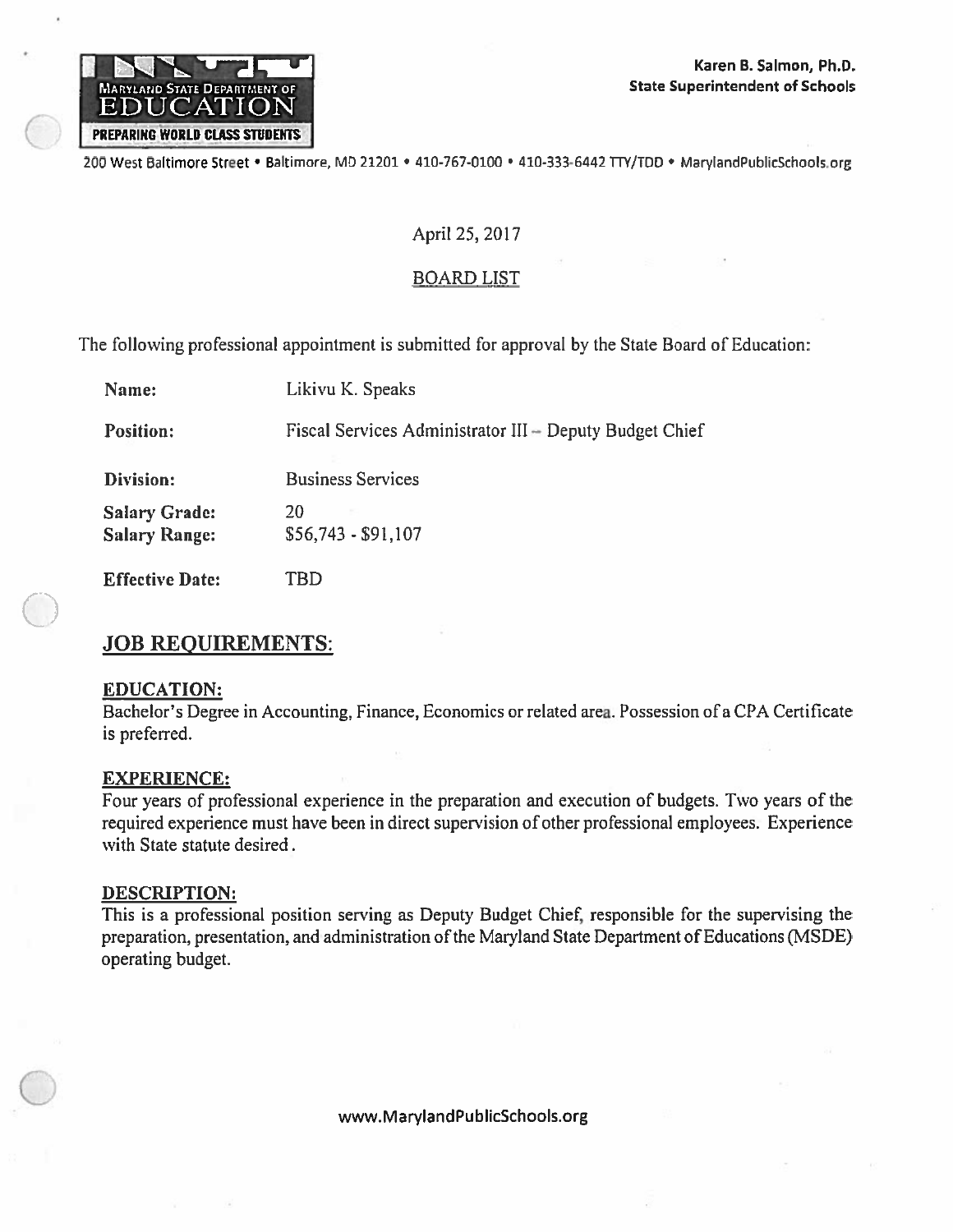Likivu K. Speaks: Page Two

# **QUALIFICATIONS:**

#### **Education:**

University of Baltimore (Baltimore, Maryland) 2006 - Bachelor's Degree in Business/Training Catonsville Community College (Baltimore, Maryland) 1996 - Associates Degree in Science

#### **Experience:**

Department of Labor, Licensing and Regulation Office of Administration (Baltimore, Maryland)

| $2016 -$ Present: | <b>Budget Supervisor</b>                                     |
|-------------------|--------------------------------------------------------------|
| $2015$ – Present: | <b>Grants Manager</b>                                        |
| $2011$ – Present: | Systems Administrator                                        |
| $2011 - 2015$ :   | <b>Grants Administrator</b>                                  |
|                   | University of Maryland Baltimore (UMB) (Baltimore, Maryland) |
| $2007 - 2011$ :   | <b>Senior Accountant</b>                                     |
|                   |                                                              |

 $2005 - 2007$ : **Budget Analyst** 

**Accounting Associate**  $2001 - 2005$ :

Baines Management Company (Baltimore, Maryland)

 $1997 - 2001$ : Accounts Payable Manager

Receiving Manager, Computer Scan Coordinator  $1994 - 1997$ :

Speaks Enterprise Realty (Baltimore, Maryland)

Project Management  $1996 - 2013$ :

Timbrel Church International (Largo, Maryland)

 $2007 - 2012$ : Assistant Presider of the Board of Business and Finance (volunteer)

#### **EMPLOYMENT STATUS:**

New Hire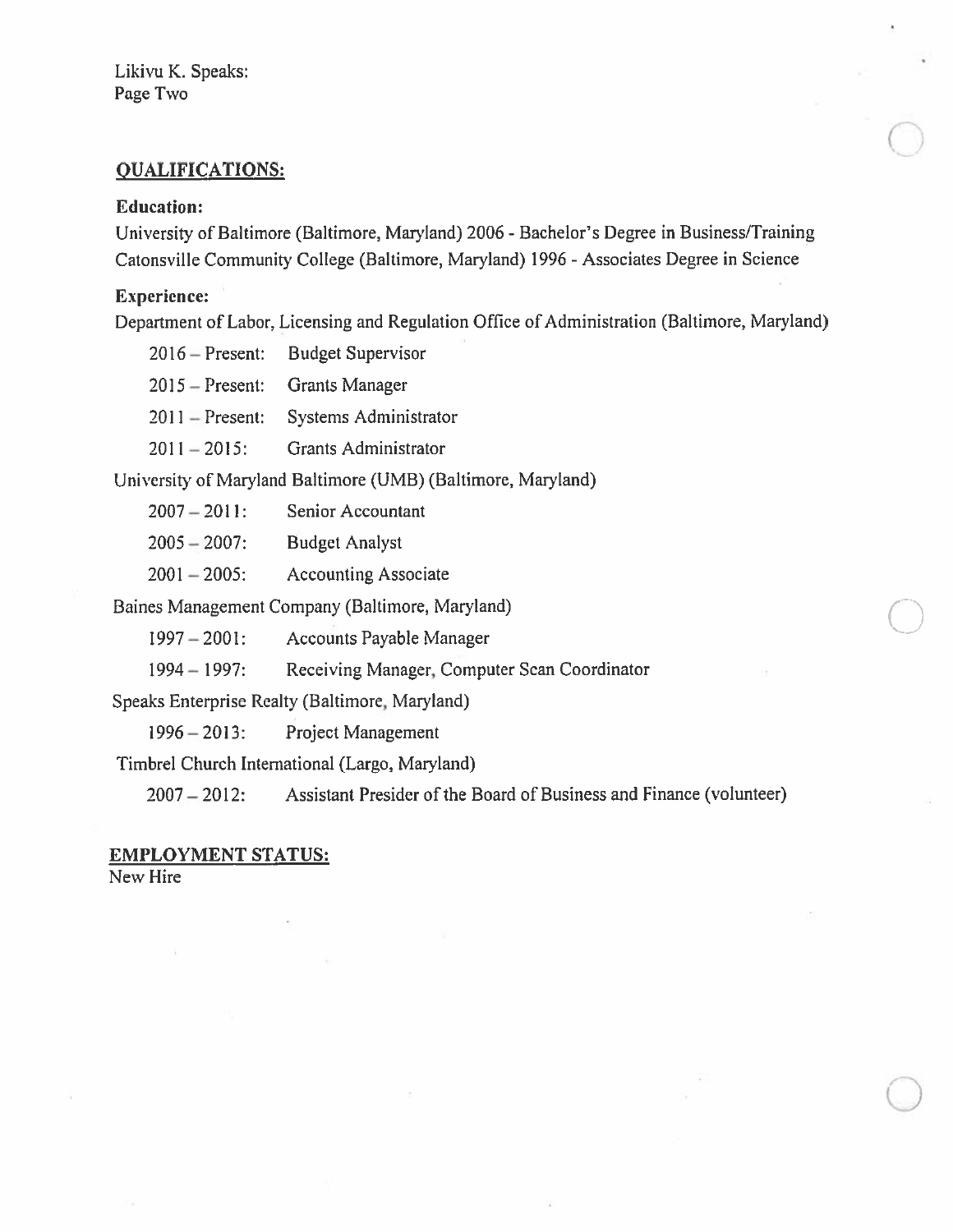

200 West Baltimore Street · Baltimore, MD 21201 · 410-767-0100 · 410-333-6442 TTY/TDD · MarylandPublicSchools.org

#### April 25, 2017

#### **BOARD LIST**

The following professional appointment is submitted for approval by the State Board of Education:

| Name:                                        | Jonathan E. Turner                                                      |
|----------------------------------------------|-------------------------------------------------------------------------|
| <b>Position:</b>                             | Education Program Specialist II – Lead Specialist for School Counseling |
| Division:                                    | Student, Family, and School Support                                     |
| <b>Salary Grade:</b><br><b>Salary Range:</b> | 22<br>\$64,608 - \$103,743                                              |
| <b>Effective Date:</b>                       | TBD                                                                     |

#### **JOB REQUIREMENTS:**

#### **EDUCATION:**

A Master's Degree or equivalent 36 post-baccalaureate credit hours of course work in Education Administration/Supervision or education-related field from an accredited college or university.

#### **EXPERIENCE:**

Five (5) years of professional experience in coordinating or administering school counseling and/or career development programs designed for students. Experience in interpreting and implementing education policies is required.

#### **DESCRIPTION:**

This a professional position that serves as the lead technical specialist for critical student programs such as Home Schooling, Home and Hospital services, military compact, College and Career Readiness programs, school completion and post-secondary program initiatives.

www.MarylandPublicSchools.org